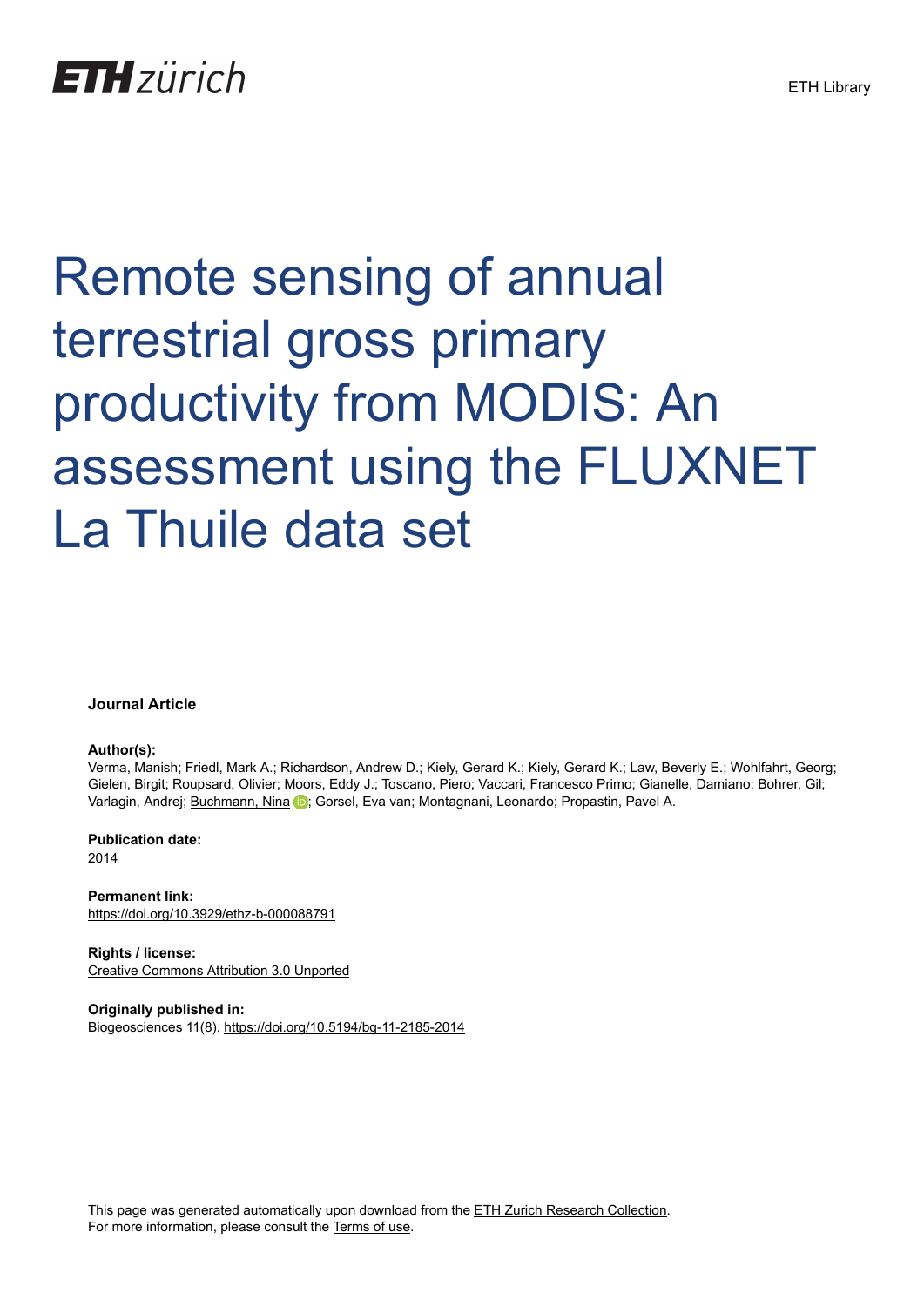<span id="page-1-0"></span>Biogeosciences, 11, 2185–2200, 2014 www.biogeosciences.net/11/2185/2014/ doi:10.5194/bg-11-2185-2014 © Author(s) 2014. CC Attribution 3.0 License.





# **Remote sensing of annual terrestrial gross primary productivity from MODIS: an assessment using the FLUXNET La Thuile data set**

M. Verma<sup>1</sup>, M. A. Friedl<sup>1</sup>, A. D. Richardson<sup>2</sup>, G. Kiely<sup>3</sup>, A. Cescatti<sup>4</sup>, B. E. Law<sup>5</sup>, G. Wohlfahrt<sup>6</sup>, B. Gielen<sup>7</sup>, **O. Roupsard**8,9**, E. J. Moors**10**, P. Toscano**11**, F. P. Vaccari**11**, D. Gianelle**12,13**, G. Bohrer**14**, A. Varlagin**<sup>15</sup> **, N. Buchmann**16**, E. van Gorsel**17**, L. Montagnani**18,19**, and P. Propastin**<sup>20</sup>

<sup>1</sup>Department of Earth and Environment, Boston University, 675 Commonwealth Avenue, Boston, MA 02215, USA <sup>2</sup>Department of Organismic and Evolutionary Biology, Harvard University, HUH, 22 Divinity Avenue, Cambridge, MA 02138, USA

<sup>3</sup>Environmental Research Institute, Civil and Environmental Engineering Department, University College, Cork, Ireland <sup>4</sup>European Commission, Joint Research Center, Institute for Environment and Sustainability, Ispra, Italy

<sup>5</sup>Earth Systems Science Division, Oregon State University, Corvallis, OR 97331, USA

<sup>6</sup>Institute of Ecology, University of Innsbruck, Sternwartestr 15, 6020 Innsbruck, Austria

<sup>7</sup>Research Group of Plant and Vegetation Ecology, Department of Biology, University of Antwerp, Universiteitsplein 1, 2610 Wilrijk, Belgium

<sup>8</sup>CIRAD, UMR Eco&Sols (Ecologie Fonctionnelle & Biogéochimie des Sols & Agroécosystèmes), 34000 Montpellier, France

<sup>9</sup>CATIE (Tropical Agricultural Centre for Research and Higher Education), 7170 Turrialba, Costa Rica

<sup>10</sup>Climate Change & Adaptive Land and Water Management, Alterra Wageningen UR, P.O. Box 47, 6700 AA Wageningen, the Netherlands

<sup>11</sup>Institute of Biometeorology (IBIMET – CNR), via G.Caproni 8, 50145 Firenze, Italy

<sup>12</sup>Department of Sustainable Agro-Ecosystems and Bioresources, Research and Innovation Center, Fondazione Edmund Mach, 38010 S. Michele all' Adige Trento, Italy

<sup>13</sup>FOXLAB, Research and Innovation Center, Fondazione Edmund Mach, San Michele, all'Adige, TN, Italy

<sup>14</sup>Department of Civil, Environmental & Geodetic Engineering, The Ohio State University, Columbus, OH 43210, USA

<sup>15</sup>A.N. Severtsov Institute of Ecology and Evolution, Russian Academy of Sciences, Lenisky pr.33, Moscow, 119071, Russia

<sup>16</sup>Institute of Agricultural Sciences, ETH Zurich, Universitatsstr. 2, 8092 Zurich, Switzerland

<sup>17</sup>CSIRO, Marine and Atmospheric Research, P.O. Box 1666, Canberra, ACT 2601, Australia

 $18$ Faculty of Science and Technology, Free University of Bolzano-Bozen, Italy

<sup>19</sup>Forest Services, Autonomous Province of Bolzano, Bolzano, Italy

<sup>20</sup>Institute of Bioclimatology, Georg-August University Göttingen, Büsgenweg 237077, Göttingen, Germany

*Correspondence to:* M. Verma (manish.k.verma@jpl.nasa.gov)

Received: 8 June 2013 – Published in Biogeosciences Discuss.: 10 July 2013 Revised: 30 January 2014 – Accepted: 12 February 2014 – Published: 17 April 2014

**Abstract.** Gross primary productivity (GPP) is the largest and most variable component of the global terrestrial carbon cycle. Repeatable and accurate monitoring of terrestrial GPP is therefore critical for quantifying dynamics in regional-to-global carbon budgets. Remote sensing provides

high frequency observations of terrestrial ecosystems and is widely used to monitor and model spatiotemporal variability in ecosystem properties and processes that affect terrestrial GPP. We used data from the Moderate Resolution Imaging Spectroradiometer (MODIS) and FLUXNET to assess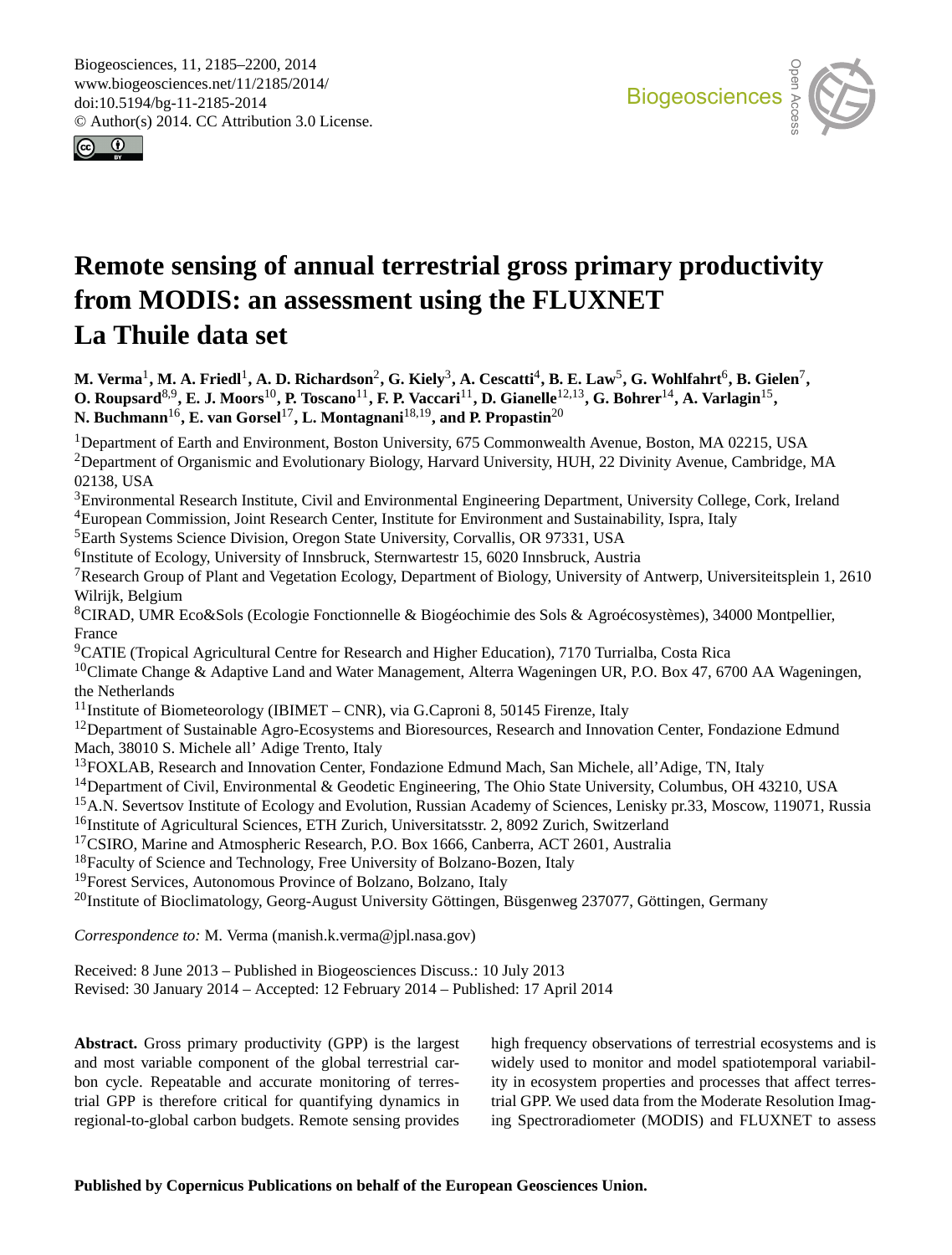how well four metrics derived from remotely sensed vegetation indices (hereafter referred to as proxies) and six remote sensing-based models capture spatial and temporal variations in annual GPP. Specifically, we used the FLUXNET La Thuile data set, which includes several times more sites (144) and site years (422) than previous studies have used. Our results show that remotely sensed proxies and modeled GPP are able to capture significant spatial variation in mean annual GPP in every biome except croplands, but that the percentage of explained variance differed substantially across biomes (10–80 %). The ability of remotely sensed proxies and models to explain interannual variability in GPP was even more limited. Remotely sensed proxies explained 40– 60 % of interannual variance in annual GPP in moisturelimited biomes, including grasslands and shrublands. However, none of the models or remotely sensed proxies explained statistically significant amounts of interannual variation in GPP in croplands, evergreen needleleaf forests, or deciduous broadleaf forests. Robust and repeatable characterization of spatiotemporal variability in carbon budgets is critically important and the carbon cycle science community is increasingly relying on remotely sensing data. Our analyses highlight the power of remote sensing-based models, but also provide bounds on the uncertainties associated with these models. Uncertainty in flux tower GPP, and difference between the footprints of MODIS pixels and flux tower measurements are acknowledged as unresolved challenges.

### **1 Introduction**

Terrestrial ecosystems sequester about 25 % ( $\approx$  2–2.5 Pg C year−<sup>1</sup> ) of the carbon emitted by human activities each year (Canadell et al., 2007). By comparison, terrestrial gross primary productivity (GPP) is roughly 120 Pg C year<sup>-1</sup> and is the largest component flux of the global carbon cycle (Beer et al., 2010). Thus, even small fluctuations in GPP can cause large changes in the airborne fraction of anthropogenic carbon dioxide (Raupach et al., 2008). Terrestrial GPP also provides important societal services through provision of food, fiber and energy. Methods for quantifying dynamics in terrestrial GPP are therefore required to improve climate forecasts and ensure long-term security in services provided by terrestrial ecosystems (Bunn and Goetz, 2006; Schimel, 2007).

Two main approaches have been used to estimate spatial and temporal variability in GPP from remotely sensed data. In the first approach, spatiotemporal patterns in vegetation indices (VIs) are assumed to reflect spatial and temporal variation in GPP (Goward et al., 1985; Myneni et al., 1998; Zhou et al., 2001; Goetz et al., 2005; Bunn and Goetz, 2006). These studies do not estimate carbon fluxes (but see Jung et al., 2008). We refer to these metrics as remotely sensed "proxies" of GPP in this study. In the second approach, remote sensing data is used as input to models of GPP that fall into one of three basic groups: (i) light-use efficiency models (e.g., Potter et al., 1993; Prince and Goward, 1995; Running et al., 2004; Mahadevan et al., 2008); (ii) empirical models that use remotely sensed data calibrated to in situ eddy covariance measurements (e.g., Sims et al., 2008; Ueyama et al, 2010); and (iii) machine learning algorithms, which are also calibrated to in situ measurements (Yang et al., 2007; Xiao et al., 2010). A large number of studies have compared results derived from remote sensing-based models with in situ measurements (e.g., Turner et al., 2006; Heinsch et al., 2006; Yuan et al., 2007; Sims et al., 2008; Mahadevan et al., 2008; Xiao et al. 2010). However, all of these studies are based on relatively small in situ data sets and none have explicitly examined both spatial and temporal variations in remotely sensed proxies (e.g., Hashimoto et al., 2012) and modeled estimates with corresponding variations in in situ measurements of GPP.

In this study, we use data from NASA's Moderate Resolution Imaging Spectroradiometer (MODIS) to evaluate how well 10 different remote sensing models and proxies are able to explain geographic and interannual variation in annual GPP. Our analysis builds upon and extends previous efforts in three important ways. First, we examine spatial (across sites) and temporal (across years) variation separately, focusing on GPP at annual scale. Distinguishing between spatial and interannual variation is important because the drivers and magnitudes of geographic and interannual variation in GPP are different (Burke et al., 1997; Richardson et al., 2010a). Second, previous studies have examined results from only one or two models. The analysis we present here encompasses 10 different proxies and models that have not previously been systematically assessed and compared. Third, we use a data set that encompasses a much larger number of sites and siteyears than previous studies. Our analysis is therefore much more comprehensive than previous studies.

The selected proxies and models make very different assumptions about the underlying mechanisms and drivers of GPP (Table 1). A key goal of the work reported here is to assess how different assumptions and inputs influence remote sensing results. To accomplish this, our analysis addresses three questions:

- 1. How well do the selected remote sensing-based methods capture geographic (across sites) and interannual variation (across years) in annual GPP?
- 2. How does the performance of different methods vary across biomes?
- 3. Are methods that use daily or 8-day input data better at characterizing annual GPP relative to methods that use annual inputs?

By comparing results from the remote sensing-based methods against in situ measurements from field sites that encompass a wide range of biomes and climate regimes, our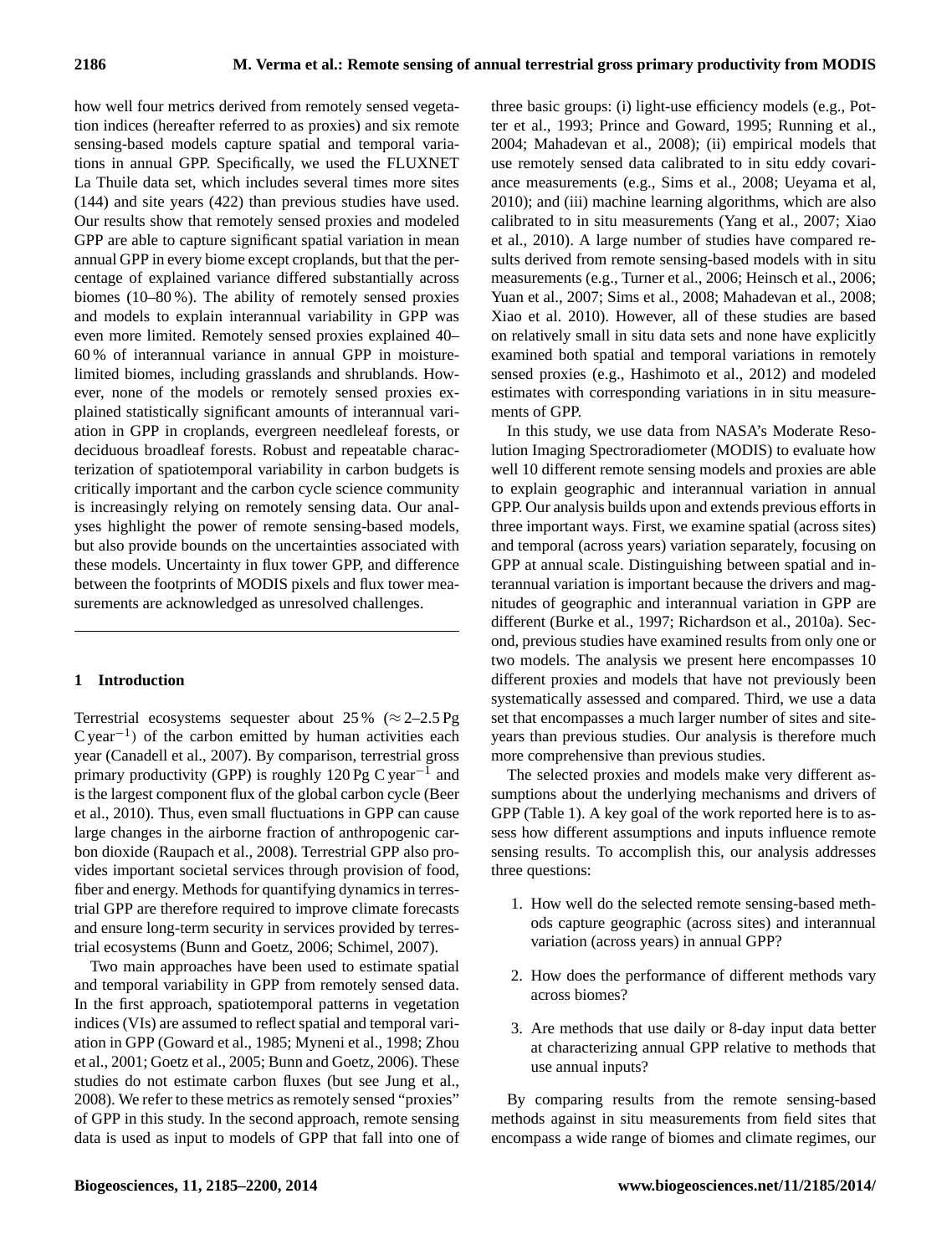| Proxy/Model                                                    | Underlying hypotheses regarding<br>controls on ecosystem level GPP                                                                                                                                | Assumptions regarding unrepre-<br>sented processes                                               | Input data                                                                     | Number of parameters and as-<br>sumptions regarding parameter<br>variability                                                                                                |
|----------------------------------------------------------------|---------------------------------------------------------------------------------------------------------------------------------------------------------------------------------------------------|--------------------------------------------------------------------------------------------------|--------------------------------------------------------------------------------|-----------------------------------------------------------------------------------------------------------------------------------------------------------------------------|
| Proxies                                                        |                                                                                                                                                                                                   |                                                                                                  |                                                                                |                                                                                                                                                                             |
| Mean NDVI/EVI                                                  | Amount of green leaf area con-<br>trols GPP.                                                                                                                                                      | Other variables known to affect<br>photosynthesis                                                | 8-day NDVI/EVI                                                                 | It is assumed that proxies                                                                                                                                                  |
| <b>GPL</b>                                                     | Growing period length controls<br>GPP.                                                                                                                                                            | either co-vary with the selected<br>variable                                                     | 8-day EVI                                                                      | are highly correlated with GPP<br>and thus variations                                                                                                                       |
| EVI-area                                                       | Variations in GPP are controlled<br>by total leaf area and GPL.                                                                                                                                   | or become insignificant at coarse<br>temporal and spatial resolution.                            | 8-day EVI                                                                      | in proxies indicate relative varia-<br>tions in GPP.                                                                                                                        |
| Models                                                         |                                                                                                                                                                                                   |                                                                                                  |                                                                                |                                                                                                                                                                             |
| " $Proxy + Met"$<br>(analysis of spatial variability<br>only). | GPP is controlled by one of the<br>above three proxies and mean an-<br>nual precipitation or temperature.                                                                                         | Short-term fluctuations in GPP<br>do not contribute to spatial vari-<br>ation in annual GPP.     | One of the three proxies and<br>mean annual temperature or pre-<br>cipitation. | 3 for each biome.<br>Parameters remain constant over<br>time and space.                                                                                                     |
| TG                                                             | Variations in GPP are controlled<br>by greenness modulated by tem-<br>perature.                                                                                                                   | Other meteorological variables<br>such as PAR and VPD are not im-<br>portant at 8-day timescale. | 8-day EVI, day and night land<br>surface temperature.                          | 2 each for deciduous and ever-<br>green biomes.<br>Model parameters vary across<br>space (but not time) and depend<br>on mean annual nighttime land<br>surface temperature. |
| <b>VPRM</b>                                                    | Ecosystem level GPP at daily<br>timescale is controlled by the<br>same physiological processes as<br>instantaneous leaf or canopy level<br>GPP.<br>Leaf age affects GPP in decidu-<br>ous biomes. | Effect of soil moisture is captured<br>by LSWI.                                                  | 8 day EVI, LSWI, daily PAR, air<br>temperature.                                | 2 biome specific parameters that<br>remain constant over space and<br>time.                                                                                                 |
| MOD17<br>(MOD17-Tower)                                         | Ecosystem level GPP at daily<br>timescale is controlled by the<br>same physiological processes as<br>instantaneous leaf or canopy level<br>GPP.                                                   | VPD scalar captures the effects of<br>moisture stress.<br>Leaf age has no effect.                | 8-day FPAR. Daily PAR, VPD<br>and air temperature.                             | 5 biome specific parameters that<br>remain constant over space and<br>time.                                                                                                 |
| Neural Network                                                 | Ecosystem level GPP is con-<br>trolled by the same variables that<br>are used in MOD17, but they<br>interact in a complex, nonlinear<br>way.                                                      | VPD captures soil moisture ef-<br>fects.<br>Unlike VPRM, leaf age has no ef-<br>fect.            | 8-day FPAR, daily PAR, VPD<br>and air temperature.                             | No constrain on spatial and tem-<br>poral variability is imposed on<br>weights and biases.                                                                                  |

| Table 1. 'Remotely sensed proxies and models investigated in this study |  |
|-------------------------------------------------------------------------|--|
|-------------------------------------------------------------------------|--|

but also attempts to improve understanding of the processes study not only aims to address the questions identified above, and factors that control geographic and interannual variation in annual GPP.

#### **2 Data and methods**

#### **2.1 FLUXNET data**

Our analysis is based on measurements included in the FLUXNET La Thuile data set [\(http://www.fluxdata.org/](http://www.fluxdata.org/SitePages/AboutFLUXNET.aspx) [SitePages/AboutFLUXNET.aspx\)](http://www.fluxdata.org/SitePages/AboutFLUXNET.aspx). This data set contains measurements of net ecosystem exchange (NEE) and near surface meteorology for 247 sites encompassing approximately 850 site-years of data since 2000. The data set uses an empirical temperature response function to model ecosystem respiration (Reichstein et al., 2005), and estimates GPP as the residual of measured NEE and modeled respiration. The temperature response function is calibrated using nighttime data when winds are usually low and assumes that the calibrated relationship holds during daytime. It is worth noting that some site investigators are not in full agreement regarding the method used to model respiration in La Thuile data set. To address these concerns, efforts to refine and improve

respiration estimates are underway. Until these revised data are available, however, the La Thuile data set is the only reference data set available for this type of study. Most importantly, the La Thuile data set has been widely used, including in a number of high-profile synthesis studies (e.g., Beer et al., 2010). We therefore believe that the GPP estimates used here are of sufficient quality to meet the needs of this study, although we recognize that it includes errors and uncertainties associated with modeled respiration, which can propagate to GPP estimates. To minimize these errors, we only included sites with high quality data and identified a subset of 176 sites with 515 site-years of data where each site-year satisfied two conditions: (i) more than 95 % of the days had daily GPP data, and (ii) the mean daily quality flag was more than 0.75 (Richardson et al., 2010b). Using land cover information (see Sect. 2.2), we also excluded sites where fewer than 20 % of pixels in  $10.6 \text{ km}^2$  windows (7-by-7 window of 500 m MODIS pixels) centered over the site belonged to the same land cover type as the tower site. The final data set included 144 sites (Table S1 in the Supplement) and 422 site-years of data, spanned all of the major biomes and climate types, and included a range in annual GPP that varied from 200 to 4000 g C m<sup>-2</sup> yr<sup>-1</sup> (Table 2; Fig. 1).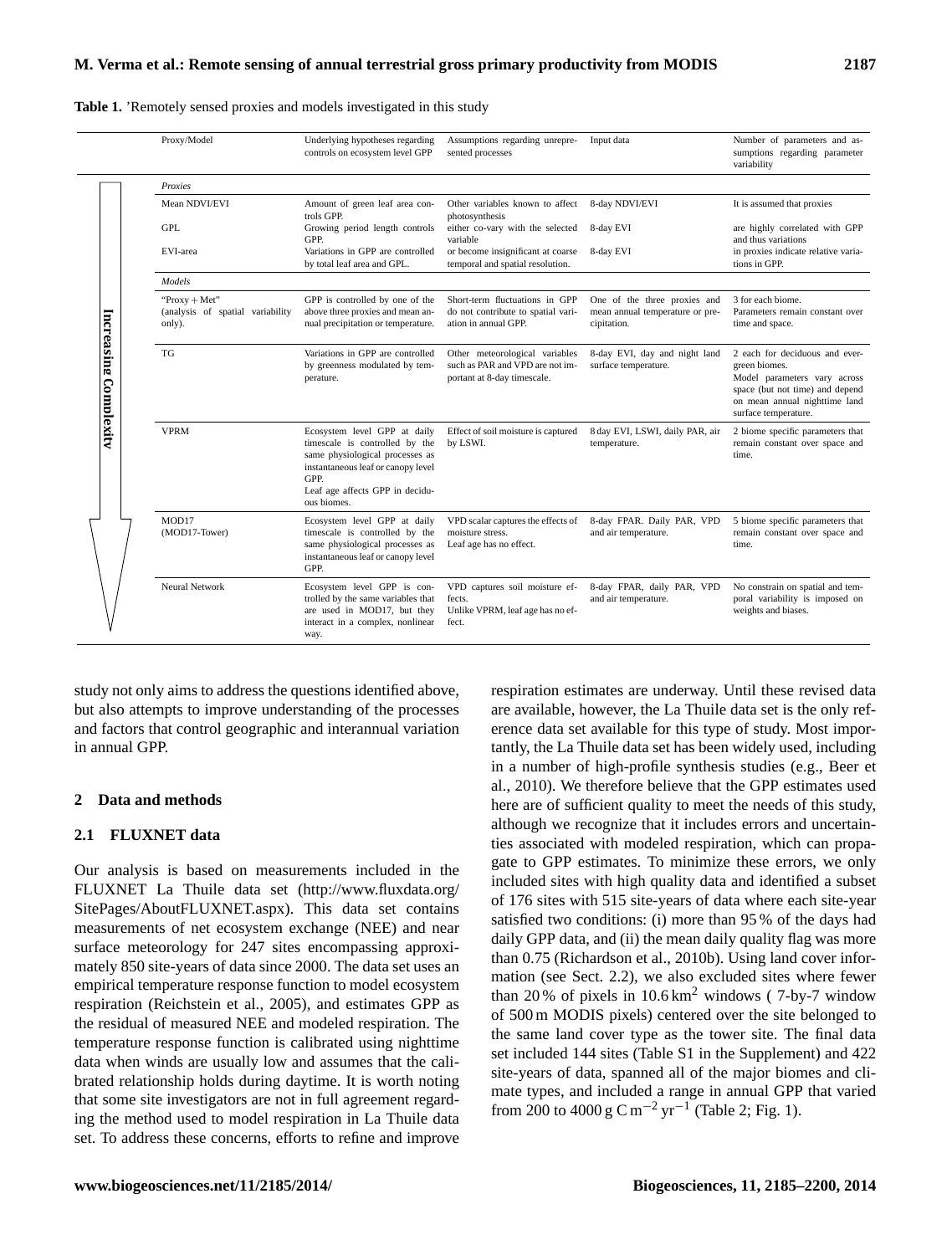

**Fig. 1.** Location of 144 sites used in this study from the La Thuile data set.

**Table 2.** Total number of sites and site-years used in this study from the La Thuile data set. CRO, DBF, EBF, ENF and GRA are cropland, deciduous broadleaf forest, evergreen broadleaf forest, evergreen needleleaf forest and grassland, respectively. The category SSMF includes open and closed shrublands, savannas, woody savannas and mixed forest sites.

|                          | <b>Biome</b> |     |            |     |            |             |        |
|--------------------------|--------------|-----|------------|-----|------------|-------------|--------|
|                          | CRO          | DBF | <b>ENF</b> | EBF | <b>GRA</b> | <b>SSMF</b> | TOTAL. |
| Spatial analysis         |              |     |            |     |            |             |        |
| No. of sites             | 21           | 20  | 43         | 16  | 23         | 21          | 144    |
| No. of site-years        | 43           | 66  | 151        | 43  | 70         | 49          | 422    |
| <b>Temporal analysis</b> |              |     |            |     |            |             |        |
| No. of sites             | 5            | 10  | 25         |     | 12         | 8           | 67     |
| No. of site-years        | 18           | 52  | 122        | 28  | 51         | 31          | 302    |

#### **2.2 MODIS data products**

MODIS collection 5 land products are available from the Land Processes DAAC [\(https://lpdaac.usgs.gov\)](https://lpdaac.usgs.gov) at 250, 500, and 1000 m spatial resolution, depending on the product (Justice et al., 2002). We computed the normalized difference vegetation index (NDVI), the enhanced vegetation index (EVI), and the land surface water index (LSWI) using nadir bidirectional reflectance distribution function adjusted reflectance (NBAR) data at 500 m spatial resolution and 8 day time step (Schaaf et al., 2002). Information related to land cover and the timing and duration of the growing season at each 500 m pixel was obtained from the MODIS Land Cover Type and Land Cover Dynamics Products (Friedl et al., 2010; Zhang et al., 2006). We also used MODIS GPP (MOD17; Running et al., 2004), MODIS fraction of absorbed photosynthetically active radiation (FPAR) (MOD15; Myneni et al., 2002), and MODIS day and night land surface temperature (LST; Wan et al., 2002) data, which are all produced at 1000 m spatial resolution.

Following the approach used in previous studies (Heinsch et al., 2006; Sims et al., 2008; Xiao et al., 2010), we extracted 500 and 1000 m MODIS products for 7-by-7 and 3 by-3 pixel windows, respectively, centered on each site using the MODIS subsetting tool available at the ORNL DAAC for Biogeochemical Dynamics [\(http://daac.ornl.gov\)](http://daac.ornl.gov). We then selected the center pixel and all other pixels in the window with land cover labels equivalent to the land cover type at each flux tower. Figure 2 shows box plot for the number of pixels retained at each flux tower site in each biome. MODIS data were then averaged over the selected pixels to produce a single value for each MODIS product at each site at each time step. By using 3-by-3 km windows, we ensure that the tower is located in the window. More importantly, spatial averaging over pixels with similar land cover minimizes random variation in MODIS data and reduces errors associated with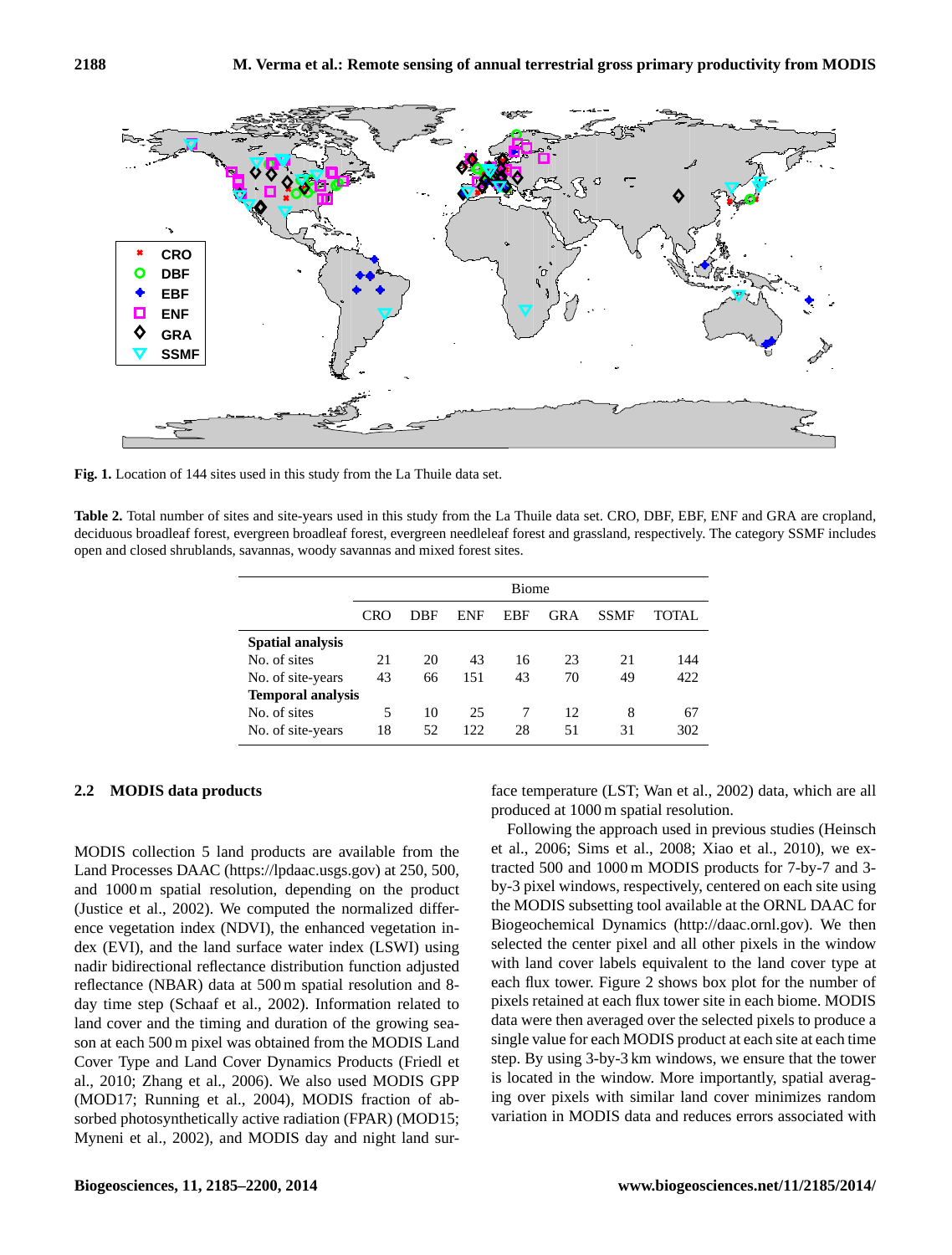

**Fig. 2.** Box plots showing the number of pixels in 7-by-7 pixel windows centered at each tower site whose land cover class matched the land cover corresponding to the tower sites (maximum agree $ment = 49$ ). The pixel land cover classes were obtained from the MODIS Land Cover Dynamics Product and land cover at each tower site was obtained from the information provided in the La Thuile data set. Red line marks median and cross indicates outliers (> 3 standard deviation).

gridding artifacts (e.g., Tan et al., 2006) and land cover types that are different from the tower site (Garrity et al., 2011).

#### **2.3 MODIS proxies of GPP**

Remotely sensed data such as the growing season mean and integral of NDVI have been used as proxies for GPP in several previous studies (Tucker et al., 1981, 2001; Myneni et al., 1998; Zhou et al., 2001). In this work we examined four different MODIS-based proxies of GPP (Table 1): (i) the growing period length (GPL), (ii) the growing season integral of EVI (EVI-area), (iii) the growing season mean NDVI, and (iv) the growing season mean EVI. GPL and EVI-area were obtained from the MODIS Collection 5 Land Cover Dynamics product (Ganguly et al., 2010). We included the GPL in our analysis because several studies have suggested that GPL is an important control on annual GPP (White et al., 1999; Barr et al., 2004; Churkina et al., 2005). GPL and EVI-area estimates were not extracted for evergreen broadleaf forest (EBF) sites because we assume that GPL is not a significant control on annual GPP in this biome.

#### **2.4 GPP models based on MODIS data**

We examined six remote sensing-based models in this study (Table 1): the MODIS GPP product (MOD17; Running et al., 2004), the temperature and greenness (TG) model (Sims et al., 2008), the vegetation photosynthesis and respiration model (VPRM) (Mahadevan et al., 2008), a non-parametric neural network model (e.g., Beer et al., 2010; Moffat et al., 2010), the MOD17 algorithm calibrated to tower GPP (e.g., Heinsch et al., 2006; hereafter referred to as "MOD17- Tower"), and regression models that use one of the four proxies and mean annual temperature or mean annual precipitation as predictors. Below we provide a brief description of each model (also see Table 1).

(i) *MOD17*. We obtained modeled 8-day estimates of GPP at each of the selected FLUXNET sites for the MODIS GPP product (MOD17A2; Running et al., 2004). The algorithm used to generate this product is based on light use efficiency and combines 8-day MODIS FPAR data with daily coarse resolution meteorological data and five biome-specific parameters to produce daily GPP estimates at 1 km spatial resolution (Table 1).

(ii) *MOD17-Tower*. The standard MOD17 product uses coarse resolution (1◦ by 1◦ ) PAR, temperature and vapor pressure deficit data. However, due to land surface heterogeneity and atmospheric variability, the three meteorological variables show a great deal of fine scale variability. Heinsch et al. (2006) showed that GPP estimated by the MOD17 algorithm is sensitive to the quality of meteorological forcing data. To minimize the errors due to the coarse resolution and low quality of meteorological data, we calibrated the MOD17 algorithm using fine spatial and temporal resolution, high quality meteorological data from the FLUXNET data set. Since model parameters are specific to a set of input data, we optimized the parameters of MOD17 algorithm by minimizing the sum of squared differences between daily tower measurements and GPP modeled with tower data (Heinsch et al., 2006). Following the same procedure that is used by the operational MOD17 algorithm (Zhao et al., 2005), we replaced all MODIS FPAR values that were not retrieved by the main MOD15 algorithm (i.e., missing values and those produced by the "backup" algorithm) by linear interpolation using adjacent good quality FPAR values.

(iii) *VPRM*. This model is also based on light use efficiency, but has significant differences from the MOD17 algorithm (Xiao et al., 2004). Following Mahadevan et al. (2008), we prescribed maximum, minimum and optimum temperatures in each biome. We then treated the half saturation point (PAR<sub>0</sub>) and maximum light use efficiency ( $\varepsilon_{\text{max}}$ ) as biomespecific parameters, and optimized them for each biome by minimizing the sum of the squared errors between daily modeled and observed GPP:

$$
SSE(\varepsilon_{\text{max}}, \text{PAR}_0) = \sum (\text{GPP}_{\text{VPRM}} - \text{GPP}_{\text{TOWER}})^2 \tag{1}
$$

where GPP<sub>VPRM</sub> is daily modeled GPP and  $GP$  P<sub>TOWER</sub> corresponds to measured GPP. We then randomly sampled the parameter space 1000 times and used the "trust-region" algorithm in MATLAB (MathWorks, 2009b) to find the vector  $[\varepsilon_{\text{max}}, \text{PAR}_0]$  that minimized the cost function. To account for noise and missing data, we used quality assurance flags from the MODIS NBAR product to remove poor quality EVI and LSWI data and applied a locally weighted least squares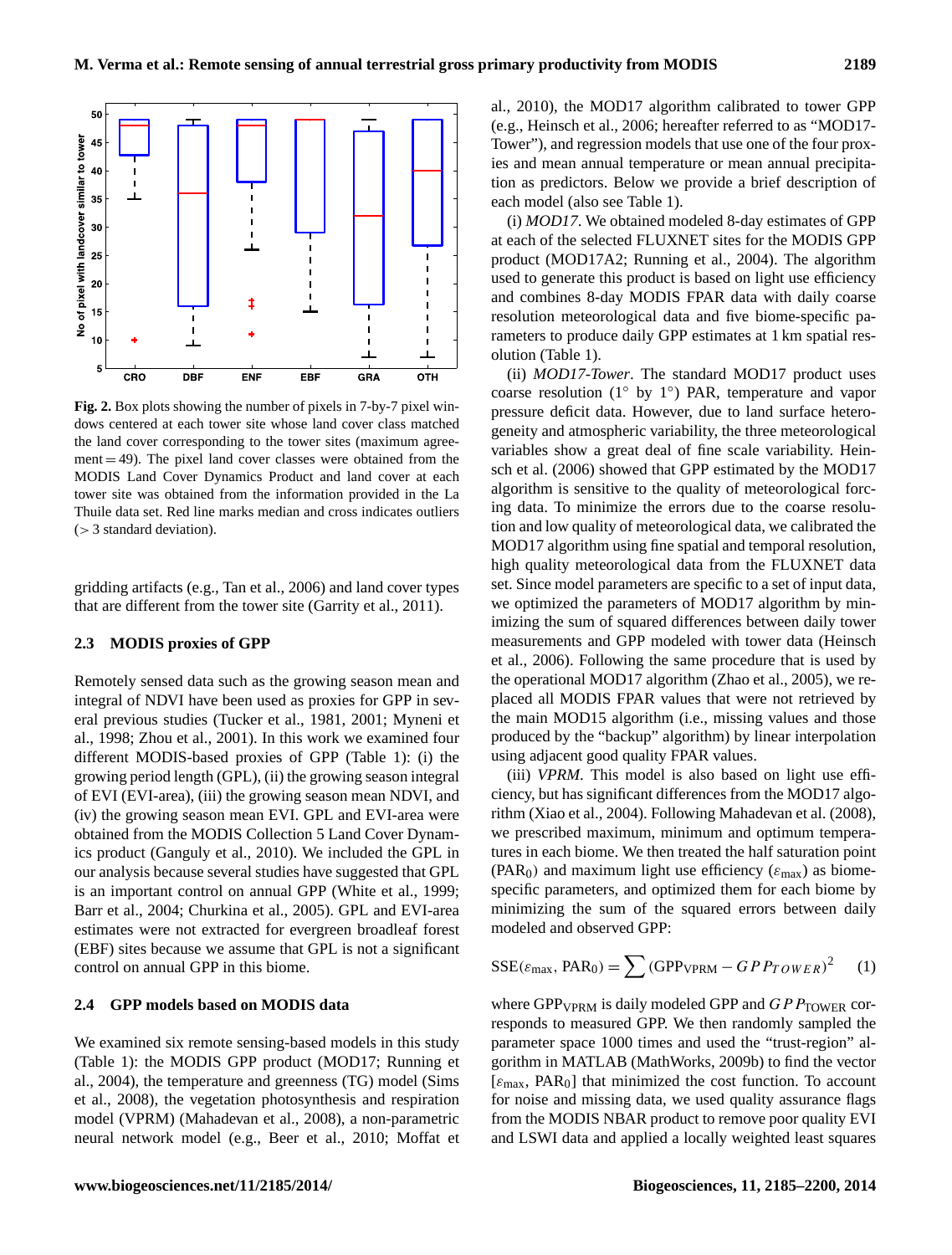algorithm (Mahadevan et al., 2008) to smooth the resulting MODIS time series.

(iv) *Temperature and greenness (TG)*. Sims et al. (2008) developed the TG model using MODIS data at 16-day time steps. In systems that exhibit rapid development and senescence, such as croplands, grasslands, savannas, and deciduous broadleaf forests, this relatively coarse temporal resolution reduces the TG model's ability to capture sharp transitions in phenology. We therefore used MODIS 8-day EVI and LST data to calculate GPP at 8-day resolution. Optimization of TG model parameters using tower GPP did not produce any significant differences in predicted GPP relative to the original model, and so we used the same parameters as originally described by Sims et al. (2008). Evergreen broadleaf sites were excluded because the TG model was not designed for this biome.

(v) *Neural network model*. Machine learning models that use meteorological and remote sensing data to predict carbon fluxes have been used in many recent studies (e.g., Xiao et al., 2010; Moffat et al., 2010). These models include no explicit biophysical structure, but are based on the assumption that functional relationships exist between the response (i.e., GPP) and predictor variables. We used a feed-forward neural network model with a single hidden layer and a sigmoid transfer function (MATLAB, 2009a). The model was estimated by minimizing the difference between predicted and observed GPP at daily time steps using the same input variables that were used to calibrate the MOD17-Tower model.

(vi) *Regression models combining remote sensing proxies and climate predictors*. We estimated regression models at annual time steps for each biome using two predictors: (1) a remotely sensed proxy (from Sect. 2.3), and (2) mean annual temperature or precipitation (Garbulsky et al., 2010). The final model for each biome was based on the remotely sensed proxy and climate variable that explained the most variance in annual GPP in each biome. This model is referred to as "Proxy+Met". In CRO the model included EVI-area and mean annual temperature, in DBF and ENF it was based on GPL and mean annual temperature, and in EBF, GRA, and SSMF mean growing season EVI and mean annual precipitation.

# **2.5 Analysis**

Our analysis uses estimates of annual GPP from the La Thuile database. Despite the size of this database, five biomes had fewer than 10 tower sites (savannas, woody savannas, open shrublands, closed shrublands, and mixed forest); we therefore pooled these into one group, labeled as SSMF. Savannas, woody savannas, open shrublands, and closed shrublands are all arid or semi-arid, where precipitation is a dominant control on primary productivity. Our analysis revealed that annual GPP at the mixed forests sites was more highly correlated with annual precipitation than with temperature. Thus, while the SSMF group includes sites with different plant functional types, variability in GPP at all of the sites in this group is largely controlled by water.

Our analysis explores both spatial and interannual covariance between in situ measurements and remotely sensed proxies and model-based estimates of annual GPP. To perform this analysis, it was important to distinguish random variability from ecologically meaningful variation in annual GPP data at each site. Daily GPP derived from eddycovariance measurements are generally assumed to include uncertainty on the order of 15–20 % (Falge et al., 2002; Hagen et al., 2006). However, summing daily GPP cancels random errors and reduces relative uncertainty in estimates of annual GPP compared to daily values (Falge et al., 2002; Hagen et al., 2006; Lasslop et al., 2010). Desai et al. (2008) report the interquartile range of annual GPP to be less than 10 % of the mean and Richardson (unpublished) estimates the uncertainty in annual GPP derived from eddy-covariance to be 5 %. Here we assume that uncertainty in annual GPP is  $\pm$ 5 % ( $\pm$ 1 standard deviation).

We calibrated four models (the MOD17-Tower, neural network, Proxy+Met, and VPRM model) with tower data at biome level. To do this, we estimated separate models for each biome, where the parameters of each of the four models were optimized using tower GPP and meteorological data specific to each biome. In evaluating these four models we used a leave-one-site-out cross-validation method. This method allows the most efficient and objective use of available data while enabling independent calibration and evaluation of a model. Thus, in a biome with a total of  $n$  sites, we successively used  $n - 1$  sites to calibrate model parameters and employed these parameters to predict GPP at the left-out nth site.

The first part of our analysis examines spatial covariance between remotely sensed estimates (or proxies) and in situ measurements of annual GPP. To this end, we first quantified the magnitude of spatial variance in annual tower GPP within each biome, and used this information to assess whether within-biome variance was sufficiently large relative to the uncertainty to provide meaningful information related to spatial variability in annual GPP. We then assessed the power of each remotely sensed proxy and model to explain spatial variation in annual tower GPP within each biome. Specifically, we compared variation in mean annual GPP across sites with the corresponding variation in each of the four remotely sensed proxies and mean annual GPP predicted by each of the models described in Sect. 2.4.

To analyze interannual variation, we excluded sites with less than 3 years of GPP data. This resulted in a final data set composed of 302 site-years derived from 67 sites (Table 2). Also, because the magnitude of annual site anomalies tends to vary proportionally with the magnitude of mean annual GPP, we used relative annual anomalies for our analysis, which removes this effect. Specifically, the percent relative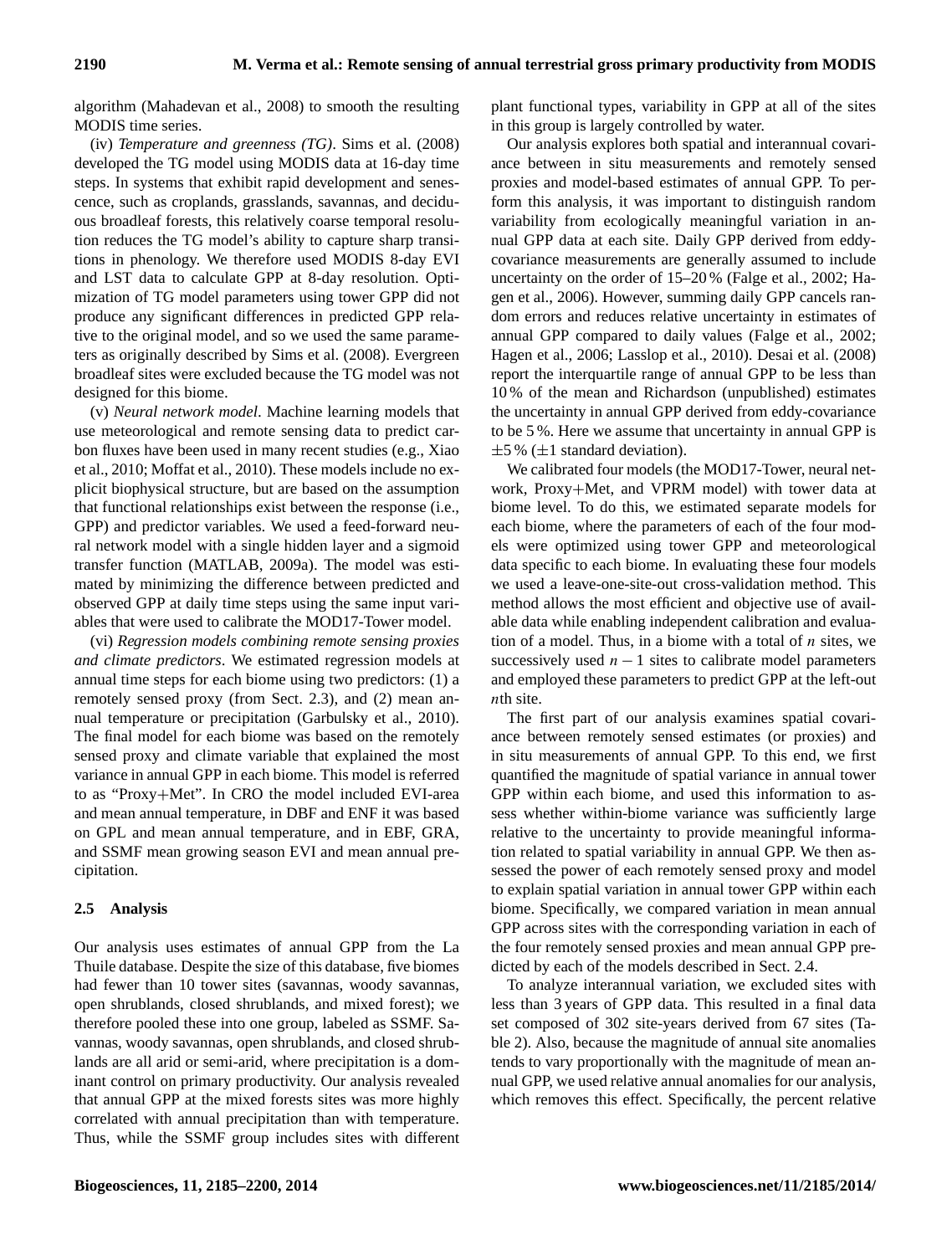| <b>Biome</b> | Mean<br>annual site<br><b>GPP</b><br>$(g \text{ C m}^{-2} \text{ yr}^{-1})$ | Standard<br>deviation<br>(Std) of<br>annual site<br>GPP (g C m <sup>-2</sup> yr <sup>-1</sup> ) | Coefficient of<br>variation | Measurement<br>uncertainty<br>at $5\%$ of<br>mean annual<br>GPP (g C m <sup>-2</sup> yr <sup>-1</sup> ) | Std/Uncertainty |
|--------------|-----------------------------------------------------------------------------|-------------------------------------------------------------------------------------------------|-----------------------------|---------------------------------------------------------------------------------------------------------|-----------------|
| <b>CRO</b>   | 1225                                                                        | 400                                                                                             | 0.32                        | 61                                                                                                      | 6.5             |
| <b>DBF</b>   | 1333                                                                        | 321                                                                                             | 0.24                        | 66                                                                                                      | 4.8             |
| <b>ENF</b>   | 1242                                                                        | 592                                                                                             | 0.47                        | 62                                                                                                      | 9.5             |
| EBF          | 2240                                                                        | 913                                                                                             | 0.40                        | 112                                                                                                     | 8.1             |
| <b>GRA</b>   | 1137                                                                        | 544                                                                                             | 0.47                        | 56                                                                                                      | 9.7             |
| <b>SSMF</b>  | 1023                                                                        | 523                                                                                             | 0.51                        | 51                                                                                                      | 10.2            |
|              |                                                                             |                                                                                                 |                             |                                                                                                         |                 |

**Table 3.** Baseline statistics for annual tower GPP across sites in different biomes.



Fig. 3.  $R^2$  between mean annual tower GPP and corresponding values from the four different remotely sensed proxies of GPP. GPL and EVI-area were not used in EBF.

annual anomaly was calculated as

$$
RAA_k(s,t) = \frac{A_k(s,t) - MA_k(s)}{MA_k(s)} \times 100
$$
 (2)

where  $RAA_k(s, t)$  is the percent relative annual anomaly at site s in year t,  $A_k(s, t)$  is the value of the variable k (in this case annual GPP), and  $MA_k(s)$  is the annual mean of the variable k. Hereafter we refer to  $RAA_k(s, t)$  as the relative annual anomaly.

Relative annual anomalies in tower GPP were compared with corresponding variations in the four remotely sensed proxies and annual GPP predicted from the five models described in Section 2.4. Note that we did not include results for the "Proxy+Met" model because interannual anomalies in annual temperature and precipitation were not significantly correlated with interannual anomalies in tower GPP. Finally, since large anomalies have high signal-to-noise ratios and are the main source of variance in interannual tower GPP, they provide a robust basis for assessing remote sensing proxies and models. To exploit this, we separately analyzed large anomalies, which we define here as those that exceeded  $\pm 10$ % of mean annual GPP at each site (cf., Papale et al., 2006).

#### **3 Results**

#### **3.1 Spatial variation in mean annual GPP across sites**

(i) *Baseline characterization of spatial variability in tower GPP* . Mean annual GPP varied from 1023–2240 g  $\text{C m}^{-2}$  year<sup>-1</sup> across biomes. DBF had the lowest (321 g C m−<sup>2</sup> year−<sup>1</sup> ) and EBF had the highest standard deviation (913 g C m<sup>-2</sup> year<sup>-1</sup>) in mean annual site GPP (Table 3). Among the four other biomes (CRO, ENF, GRA and SSMF), the standard deviation ranged between 400 and 600 g C m−<sup>2</sup> year−<sup>1</sup> (Table 3). DBF also had the lowest coefficient of variation (0.24), which was roughly half the magnitude observed in ENF (0.47), GRA (0.47) and SSMF (0.51). More importantly, spatial variation in mean annual site GPP in all biomes was significantly greater than average uncertainty (nominally ∼ 5 %; Table 3). The ratio of the standard deviation in annual GPP to average uncertainty was lowest ( $\sim$  5) for DBF and highest for SSMF ( $\sim$  10).

(ii) *Spatial covariance between remotely sensed proxies and tower GPP*. Remotely sensed proxies of GPP showed widely different ability to capture spatial variance in mean annual tower GPP, both within and between biomes. In CRO and DBF, only one of the four proxies (EVI-area and GPL, respectively) was significantly correlated with annual tower GPP. One or more proxies captured more than half the total variance in annual tower GPP in all biomes except CRO (Fig. 3). EVI-area was significantly correlated with annual tower GPP in five biomes, mean NDVI and EVI was significantly correlated in four biomes (ENF, EBF, GRA and SSMF), and GPL was significantly correlated with annual tower GPP in two biomes (DBF and ENF). Growing period length (GPL) was most highly correlated with annual tower GPP in one biome (DBF), EVI-area was most highly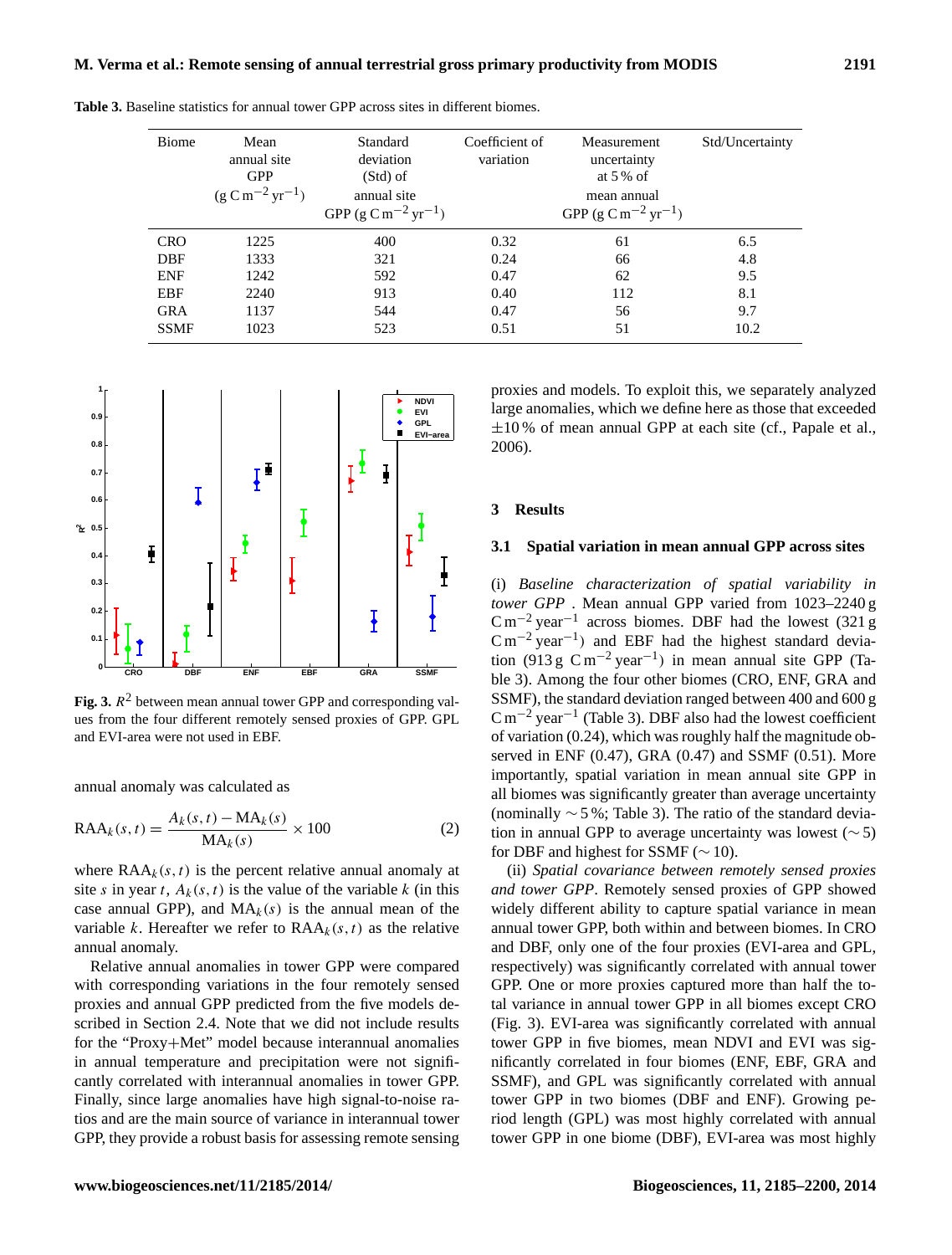

Fig. 4.  $R^2$ , RMSE, MBE, and slope between modeled and measured mean annual GPP predicted from six models. TG model was not evaluated in EBF. RMSE is a measure of mean discrepancy between modeled and flux GPP. It does not distinguish between over- and under-prediction. MBE discriminates between over- and under-prediction and is a measure of mean bias between modeled and tower GPP.

correlated in two biomes (CRO and ENF), and mean EVI was most highly correlated in three biomes (EBF, GRA, and SSMF).

(iii) *Spatial covariance between remote sensing-based models and tower GPP*. The ability of the remote sensingbased models to capture spatial variation in annual GPP varied substantially within and between biomes. Overall, the "Proxy+Met" model provided the best overall prediction of mean annual tower GPP; mean annual site GPP predicted using this approach was significantly correlated with tower GPP in all six biomes ( $p < 0.05$ ), and explained the largest variance in CRO ( $R^2$  =0.38), DBF ( $R^2$  = 0.47), GRA  $(R^2 = 0.85)$  and SSMF  $(R^2 = 0.70;$  Fig. 4). In ENF and EBF, tower GPP was most highly correlated with GPP predicted by the neural network model ( $R^2 = 0.68$  and 0.85 in ENF and EBF, respectively; Fig. 4), but GPP predicted by the "Proxy+Met" model captured nearly the same amount of

variance ( $R^2$  =0.63 and 0.82 in ENF and EBF, respectively). The RMSE and MBE for GPP modeled by the "Proxy+Met" model were among the lowest for all the six biomes (Fig. 4). Modeled GPP from the VPRM and neural network models also had low mean bias errors in one or more biomes, but the slope for least squares fits between modeled and tower GPP varied substantially across biomes for both of these models.

#### **3.2 Temporal variation in annual site GPP across years**

(i) *Baseline characterization of interannual variation in tower GPP*. Total interannual variance in GPP was dominated by years with large anomalies (Table 4). Average relative absolute anomalies were largest in GRA (17.5 %), followed by CRO (16.5 %) and SSMF (11.6 %). In the remaining three biomes (DBF, ENF and EBF), average relative absolute annual anomalies were less than 10 % and were lowest (8 %) in EBF (Table 4). The proportion of large anomalies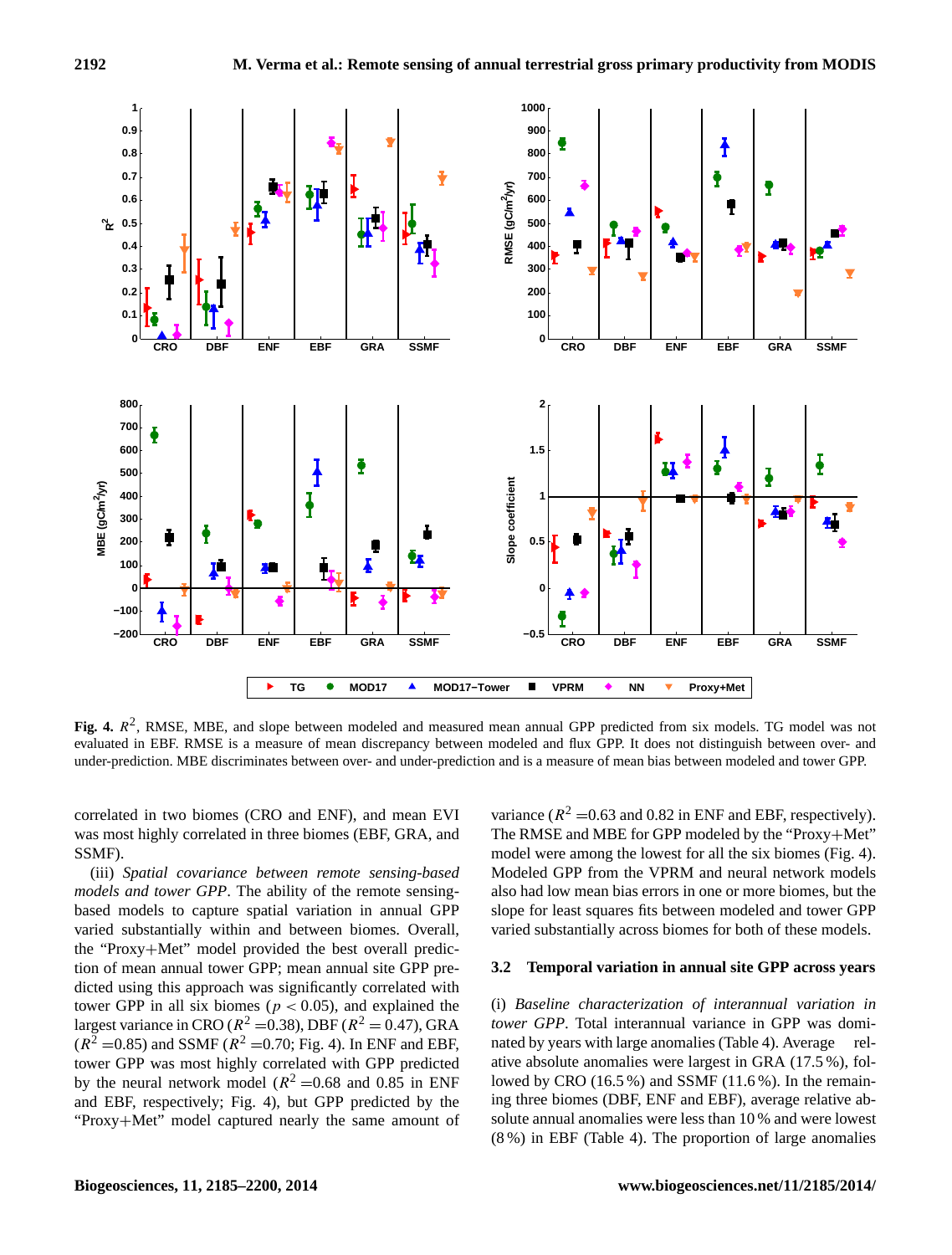

**Fig. 5.**  $R^2$  between relative interannual anomalies in tower GPP and the four proxies. GPL and EVI-area were not evaluated in EBF.

was highest in CRO (67 %) and lowest in SSMF (26 %). Of the remaining four biomes, the proportion of year with large anomalies was 51 % in GRA, but less than one third of relative absolute annual anomalies were greater than 10 % in DBF, ENF and EBF (Table 4).

(ii) *Covariance between interannual anomalies in remotely sensed proxies and tower GPP*. Relative annual anomalies in growing season EVI and NDVI were significantly correlated with corresponding anomalies in tower GPP in EBF, GRA and SSMF (Fig. 5). Relative annual anomalies in growing season EVI showed marginally higher correlations with corresponding GPP anomalies in EBF  $(R^2 = 0.52)$  and GRA  $(R^2 = 0.64)$ , and GPP anomalies in SSMF were most highly correlated with relative anomalies in NDVI ( $R^2 = 0.42$ ; Fig. 5). No other proxies showed significant correlation with interannual anomalies in tower GPP, and agreement was especially poor in CRO, DBF and ENF, even for large anomalies in tower GPP.

(iii) *Covariance between interannual anomalies in remotely sensed model predictions and tower GPP*. In GRA, relative annual anomalies in GPP estimated by the TG, MOD17-Tower and neural network models explained substantial variance in corresponding tower GPP anomalies  $(R^2 \approx 0.6)$ . In SSMF, the neural network model best explained the relative annual anomalies in tower GPP ( $R^2 \cong$ 0.7). In CRO, DBF, ENF and EBF, however, none of the modeled relative anomalies in annual GPP were significantly correlated with relative anomalies in tower GPP (Fig. 6).

#### **4 Discussion**

#### **4.1 Spatial variation in annual GPP**

The results from this study show that remotely sensed proxies of GPP can successfully capture statistically significant and meaningful within-biome variation in GPP, but that the strength of the relationship is highly variable and depends on the biome and remotely sensed proxy. However, with the exception of ENF and GRA, proxies explained less than 50 % of the spatial variance in annual GPP. Thus, inferences regarding spatial patterns in GPP based on patterns observed in remotely sensed proxies should be made with caution.

Spatial covariance between remote sensing model predictions and tower-based annual GPP were similarly inconsistent; the majority of models explained less than 50 % of spatial variance in annual GPP. With the exception of croplands, the Proxy+Met model showed the best agreement with tower GPP. This result is consistent with the hypothesis that spatial variation in terrestrial GPP over large areas reflects an equilibrium response to climate (Burke et al., 1997; Richardson et al., 2010a). Recent studies have also suggested that light use efficiency model parameters should be calibrated to different climate types within biomes, thereby capturing spatial variation in ecosystem properties and processes (King et al., 2011). Our results appear to support this approach, and refined treatments that account for both temporal (interannual) and spatial (within-biome) variation in model parameters may help to resolve this issue.

Overall, the models had the weakest performance in CRO and DBF. Relatively weak performance of models in DBF at annual scale has also been noted in the context of dynamic ecosystem models (e.g., Schwalm et al., 2007). Most of the DBF sites included in this study are located in temperate regions where phenology co-varies with temperature and PAR, and exerts significant control on annual GPP across sites (Richardson et al., 2012). Across sites, one day of error in estimating spring and fall phenology can lead to errors of 12 g C m−<sup>2</sup> in January to June GPP and 6 g C m−<sup>2</sup> in July to December GPP estimates, respectively (Richardson et al., 2012). In LUE-based models such as those included in this analysis, interaction between PAR and phenology is primarily captured through APAR. Thus, the ability of LUE-based models to capture variations in GPP is closely tied with the accuracy of remotely sensed estimates (or surrogates) for FPAR. For a variety of reasons it appears that 8-day MODIS data (FPAR in MOD17, and EVI in VPRM and TG) do not consistently capture rapid phenological changes occurring over relatively short timescales in spring and fall, thereby introducing error to remote sensing-based estimates of annual GPP. Moreover, at instantaneous timescales temperature and vapor pressure deficit modulate leaf level photosynthesis (Farquhar et al, 1980). The LUE models we examined use daily (or 8-day) inputs and assume that leaf-level mechanisms hold at daily (or longer) timescales and are uniform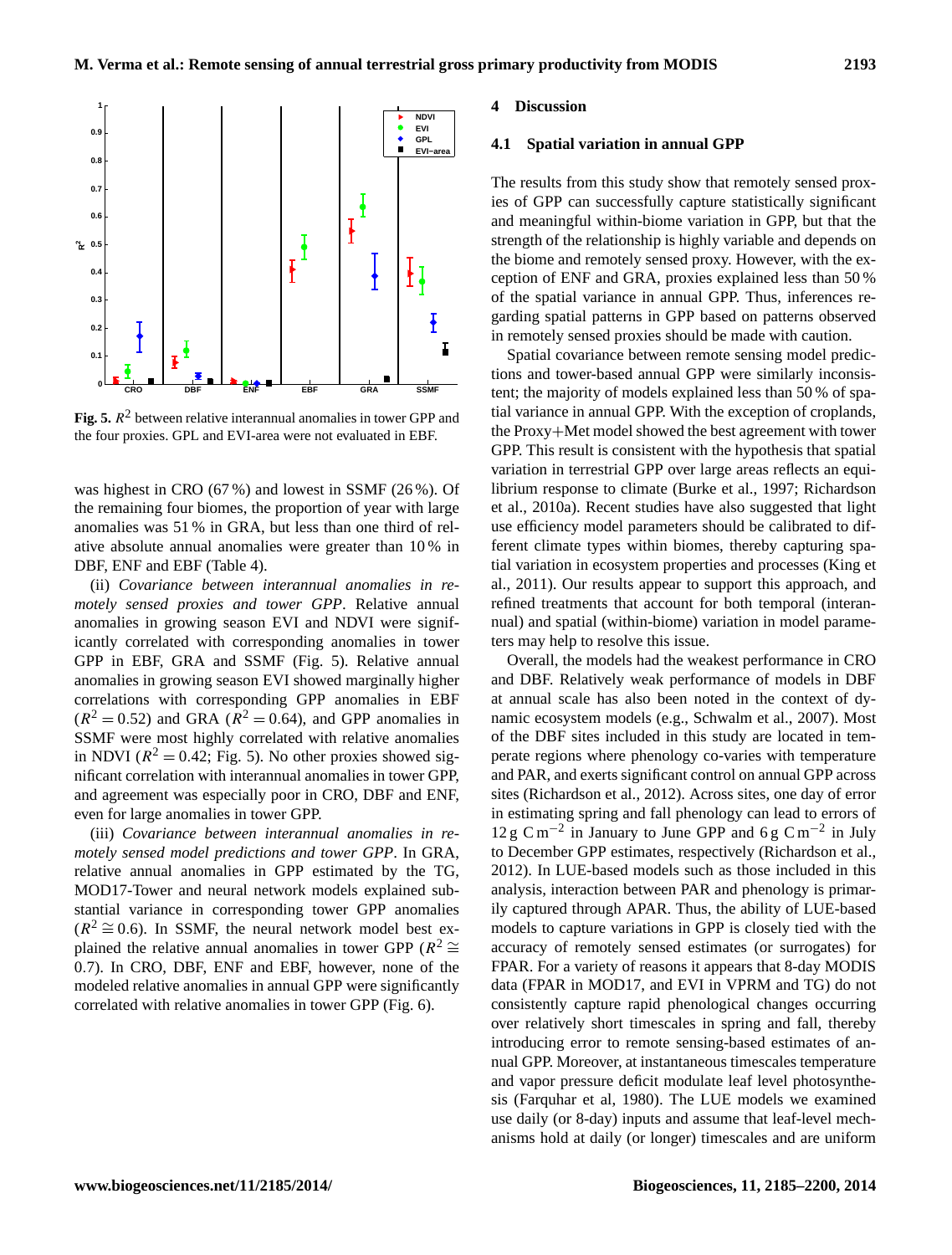| <b>Biome</b> | Mean annual<br>relative<br>absolute<br>anomaly | Percentage of<br>anomalies<br>greater<br>than $10\%$ | Total<br>variance | Percentage of<br>total variance<br>due to large<br>anomalies |
|--------------|------------------------------------------------|------------------------------------------------------|-------------------|--------------------------------------------------------------|
| CRO          | 16.5                                           | 67                                                   | 405               | 96                                                           |
| DBF          | 8.8                                            | 29                                                   | 122               | 79                                                           |
| <b>ENF</b>   | 9.7                                            | 29                                                   | 194               | 88                                                           |
| EBF          | 7.8                                            | 29                                                   | 112               | 88                                                           |
| GRA          | 17.5                                           | 51                                                   | 642               | 97                                                           |
| <b>SSMF</b>  | 11.6                                           | 26                                                   | 319               | 92                                                           |

**Table 4.** Baseline statistics for relative annual anomalies in tower GPP in different biomes.



Fig. 6.  $R^2$  and slope between relative interannual anomalies of GPP from tower and the five models.

over large areas. However, whether and how leaf level processes scale to daily and longer timescales is an open question (Beer et al., 2010; Horn and Schulz, 2012), and some studies have observed that daily temperature and vapor pressure deficit exert only modest control on daily GPP (Gebremichael and Barros, 2006; Jenkins et al., 2007; Garbulsky et al., 2010).

In addition to the reasons mentioned above, the remote sensing methods tested here did not effectively explain spatial variation in annual GPP in crops, probably because agricultural practices that are not captured by remote sensing exert significant control on GPP in croplands. Specifically, application of fertilizers (Eugster et. al., 2010), variation in crop varieties (Moors et al., 2010), irrigation, and harvest practices significantly modify productivity in croplands (Suyker et al., 2004; Verma et al., 2005). These practices are not directly observable from remote sensing, and as a result, variation in productivity arising from these practices are not wellreproduced by remote sensing-based models (Zhang et al., 2008; Chen et al., 2011).

#### **4.2 Interannual variation in GPP**

Results from this work suggest that the ability of widely used remote sensing methods to explain interannual variation in GPP is relatively modest and varies significantly across biomes. In CRO, DBF, and ENF, relative annual anomalies in tower GPP were not significantly correlated with corresponding anomalies in remote sensing proxies and model predictions, even when anomalies less than  $\pm 10$  % were excluded. This result suggests that important environmental drivers, biotic factors, and other unknown controls that influence interannual variability in GPP were not captured by the remote sensing proxies and models in these biomes. For example, moisture in the root zone is especially important and can affect annual GPP in both crops and seasonally dormant forests (Irvine et al., 2004; Zhang et al., 2006). Similarly, anomalies in spring phenology can have carry-over effects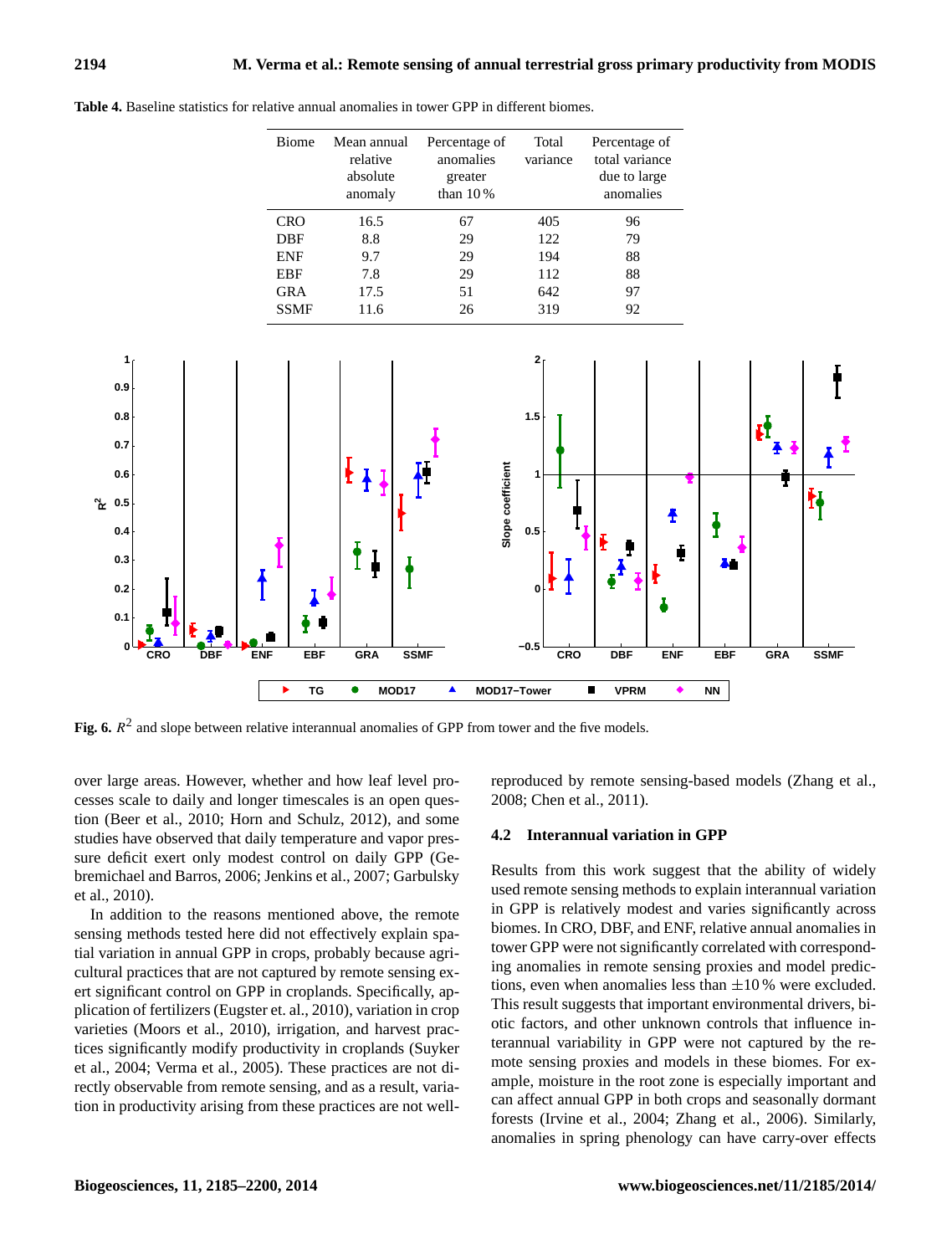that influence GPP anomalies (e.g., Richardson et al., 2010b). Neither of these controls is directly observed or represented in the remote sensing proxies or models that we tested. In DBF high frequency variation in meteorological forcing has been shown to produce variation in GPP that accumulates over time and affects annual productivity (Medvigy et al., 2010).

On a more positive note, interannual anomalies in mean growing season greenness (EVI) and annual GPP were highly correlated in EBF. At the same time, relative annual anomalies in GPP predicted by the remote sensing models did not show comparable explanatory power at EBF sites. Thus, the additional complexity provided by the models not only failed to improve their performance but seemed to effectively cancel information provided by remote sensing. Several recent studies have documented large anomalies in greenness associated with drought in Amazon forests (Saleska et al., 2007; Samanta et al., 2010; Xu et al., 2011), which may significantly affect regional-to-global carbon budgets (Brando et al., 2010). The relationship between remotely sensed VIs and GPP at seasonal timescale is particularly complex in EBF (Huete et al., 2006). Despite these challenges, our results suggest that year-to-year variations in GPP may be partly driven by the corresponding variations in LAI. A number of EBF sites included in this study are located in subtropical Mediterranean locations where annual productivity is partly controlled by precipitation and large annual precipitation anomalies cause corresponding anomalies in VIs.

Anomalies in mean growing season EVI and NDVI explained ∼ 40–60 % of annual GPP anomalies in GRA and SSMF. In GRA, correlations between anomalies in mean EVI (and NDVI) and anomalies in GPP suggest that interannual variability in GPP in grasslands is tightly coupled to leaf area and supports the hypothesis that grasslands use LAI regulation to avoid moisture stress (Jenerette et al., 2009). Our results suggest that mean EVI and NDVI successfully capture the effect of moisture variability on GPP at GRA and SSMF sites, including moderate drought conditions when GPP can actually increase because of increases in LAI (Nagy et al., 2007; Mirzaei et al., 2008; Aires et al., 2008).

Finally, all the models included in this study assume that parameters such as light use efficiency are biome-specific and constant over time. VPRM and MOD17 specifically assume that variation in GPP can be explained by variation in FPAR and a small set of easily observable environmental variables (Table 1). Our results indicate that this assumption is not very robust, and that spatial and temporal variation (both within and across years) in key parameters may explain a significant portion of year-to-year variance in GPP. Models that use static or biome-specific parameters will not capture these dynamics (Polley et al., 2008; Stoy et al., 2009; Keenan et al., 2011) and therefore are not able to capture important sources of spatiotemporal variation in GPP. Moving forward, it may be possible to refine this weakness of remote sensing-based LUE models using complementary remote sensing metrics such as fluorescence or photochemicalbased reflectance indices that measure physiological properties of vegetation canopies that control photosynthesis (e.g., Guanter et al., 2012; Gamon et al., 1992). Recent studies have also suggested that lagged effects can significantly affect annual GPP (Gough et al., 2008; Marcolla et al., 2011). For example, Zielis et al. (2014) used long-term eddy covariance data collected at a spruce forest site to show that inclusion of meteorological data from the previous year significantly improved estimates of net ecosystem exchange, suggesting that next generation models need to include lagged effects and functional responses to climate forcing in previous years.

#### **4.3 Challenges in comparing MODIS derived estimates with tower GPP**

We identify two main challenges in a study like ours: landscape heterogeneity and uncertainty in tower GPP. Landscape heterogeneity is widely viewed to be an important factor that complicates interpretation of results from studies that couple flux data with data from MODIS. In this study, we accounted for landscape heterogeneity around tower sites using the MODIS land cover product. However, sub-pixel heterogeneity in land cover may still be a source of disagreement between observed and modeled fluxes. Furthermore, in biomes with strongly seasonal climates, sub-pixel heterogeneity can produce significant errors in remotely sensed phenology, which influences both observed and modeled primary productivity in many ecosystems. Emerging data sets and methods from Landsat for mapping both land cover and phenology (e.g., Melaas et al., 2013) at finer spatial resolution should address the issue of landscape heterogeneity and provide an improved basis for this type of analysis.

Since year-to-year variations in GPP are relatively small, accurate characterization of uncertainty in tower GPP is important for interannual analysis. We used best available estimates of uncertainty in GPP. Estimating uncertainty in tower GPP is an active field of research and efforts are underway to improve our understanding of uncertainty in tower data. As more data become available from different sites and better characterization of uncertainty in GPP becomes possible, future analyses can factor in new and better estimates of uncertainty in tower GPP.

#### **5 Conclusions**

We draw two main conclusions from this work. First, the remote sensing models and proxies that we examined provide statistically significant and useful information related to spatial variation in annual GPP. Second, the remotely sensed proxies and modeled estimates of annual GPP only explained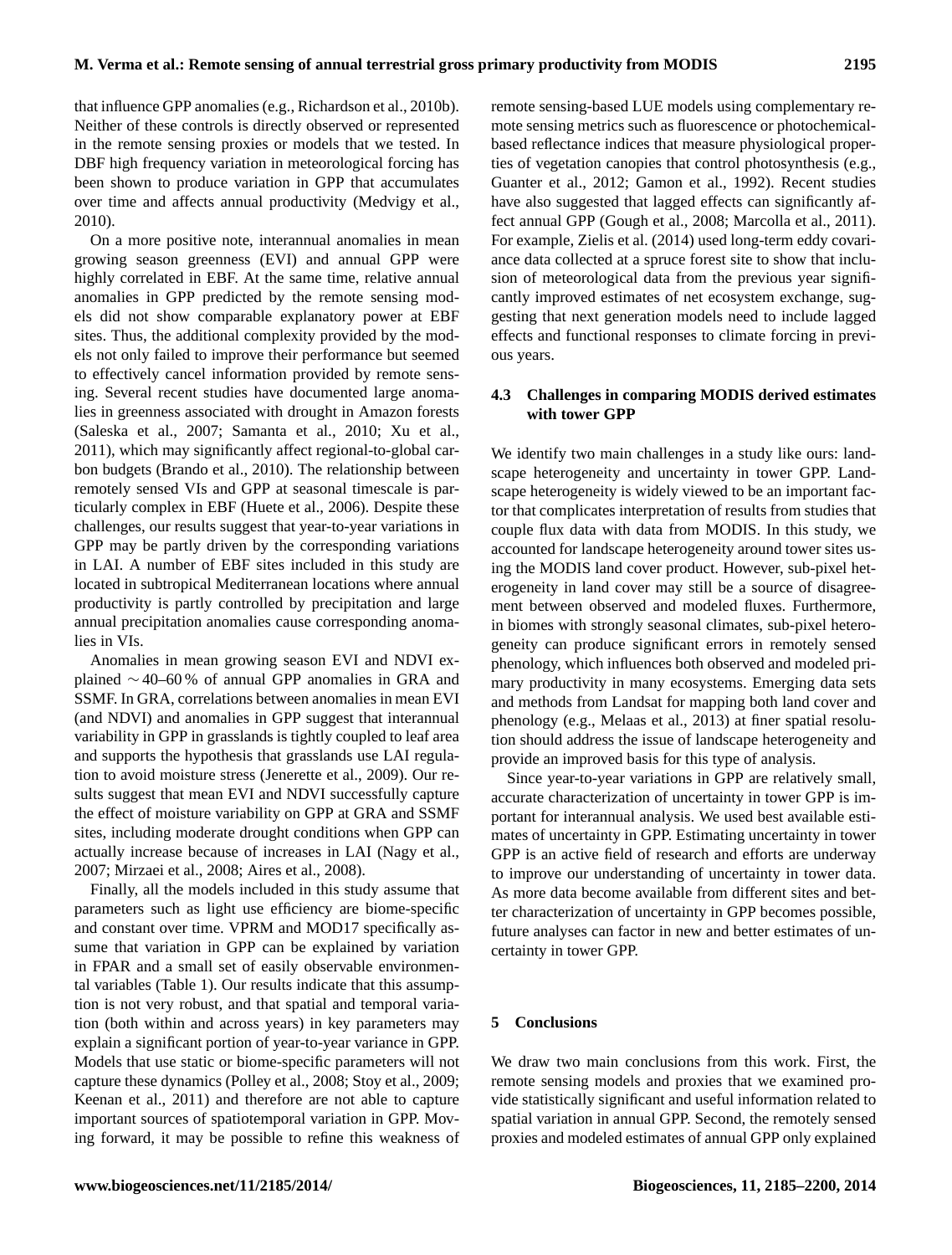relatively modest amounts of variance in annual GPP across years.

These conclusions are important for two main reasons. First, no previous study has explored these issues using a database as large and comprehensive as the FLUXNET La Thuile data set. Second, and more importantly, a large number of recent studies have used remote sensing to infer regional-to-global changes in GPP or net primary productivity. Many of these papers justify their conclusions based on previous studies that use models or proxies to explain spatial variance in annual GPP (or NPP) across large spatial scales or at seasonal timescales. The results from this study suggest the ability of remote sensing methods to explain spatial variance in annual GPP across widely different biomes should not be used to assume that remote sensing methods accurately capture variation in annual GPP within biomes. Similarly, the ability of remote sensing to capture seasonal variation in GPP should not be used to assume that remote sensing methods successfully capture variation in annual GPP across years. In both cases, the magnitude of variance is generally much larger in the former case (across biomes or within seasons) than it is in the latter case (within biomes or across years).

An additional important result from this work is that greater model complexity and higher temporal resolution did not improve the ability of models to explain spatial or temporal variance in annual GPP. Indeed, the simplest model ("Proxy+Met") explained the most spatial variance in annual tower GPP. Similarly, interannual variation in remotely sensed proxies explained as much or more interannual variance in GPP than any of the models. Spatial and temporal correlation between annual GPP and remote sensing proxies of total greenness (e.g., as measured by mean growing season EVI) was highest in moisture-limited biomes. In temperature-limited systems such as DBF and ENF, on the other hand, remotely sensed proxies showed statistically significant correlations with spatial variation in annual GPP, but almost no ability to explain interannual variation in GPP.

# **Supplementary material related to this article is available online at [http://www.biogeosciences.net/11/](http://www.biogeosciences.net/11/2185/2014/bg-11-2185-2014-supplement.pdf) [2185/2014/bg-11-2185-2014-supplement.pdf.](http://www.biogeosciences.net/11/2185/2014/bg-11-2185-2014-supplement.pdf)**

*Acknowledgements.* This research was partially supported by NASA grant number NNX11AE75G, the National Science Foundation Macrosystem Biology program (award EF-1065029), and AmeriFlux [the Office of Science (BER), US Department of Energy (DOE; DE-FG02-04ER63917 and DE-FG02-04ER63911)]. MV and MAF gratefully acknowledge the efforts of the FLUXNET community to compile and make available the La Thuile data set. This work used eddy covariance data acquired by the FLUXNET community and in particular by the following networks: AmeriFlux (US Department of Energy, Biological and Environmental Research, Terrestrial Carbon Program (DE-FG02-04ER63917 and DE-FG02-04ER63911)), AfriFlux, AsiaFlux, CarboAfrica, CarboEuropeIP, CarboItaly, CarboMont, ChinaFlux, Fluxnet-Canada (supported by CFCAS, NSERC, BIOCAP, Environment Canada, and NRCan), GreenGrass, KoFlux, LBA, NECC, OzFlux, TCOS-Siberia, USCCC. We acknowledge the financial support for the eddy covariance data harmonization provided by CarboEuropeIP, FAO-GTOS-TCO, iLEAPS, Max Planck Institute for Biogeochemistry, National Science Foundation, University of Tuscia, Université Laval, Environment Canada and US Department of Energy and the database development and technical support from Berkeley Water Center, Lawrence Berkeley National Laboratory, Microsoft Research eScience, Oak Ridge National Laboratory, University of California – Berkeley, and the University of Virginia.

M. Verma, M. A. Friedl, and A. D. Richardson designed the analysis. M. Verma conducted the analysis. A. D. Richardson, G. Kiely, A. Cescatti, B. E. Law, G. Wohlfahrt, B. Gielen, O. Roupsard, E. J. Moors, P. Toscano, F. P. Vaccari, D. Gianelle, G. Bohrer, A. Varlagin, N. Buchmann, E. van Gorsel, L. Montagnani, and P. Propastin contributed data. MV wrote the initial draft of the manuscript, with input from M. A. Friedl and A. D. Richardson. All the authors contributed to the interpretation of the results and provided feedback on the manuscript.

Edited by: P. Stoy

#### **References**

- Aires, L. M. I., Pio, C. A., and Pereira, J. S.: Carbon dioxide exchange above a Mediterranean C3/C4 grassland during two climatologically contrasting years, Global Change Biol., 14, 539– 555, 2008.
- Barr, A. G., Black, T. A., Hogg, E. H., Kljun, N., Morgenstern, K., and Nesic, Z.: Inter-annual variability in the leaf area index of a boreal aspen-hazelnut forest in relation to net ecosystem production, Agr. Forest Meteorol., 126, 237–255, 2004.
- Beer, C., Reichstein, M., Tomelleri, E., Ciais, P., Jung, M., Carvalhais, N., Rodenbeck, C., Arain, M. A., Baldocchi, D., Bonan, G. B., Bondeau, A., Cescatti, A., Lasslop, G., Lindroth, A., Lomas, M., Luyssaert, S., Margolis, H., Oleson, K. W., Roupsard, O., Veenendaal, E., Viovy, N., Williams, C., Woodward, F. I., and Papale, D.: Terrestrial gross carbon dioxide uptake: Global distribution and covariation with climate, Science, 329, 834–838, 2010.
- Brando, P. M., Goetz, S. J., Baccini, A., Nepstad, D. C., Beck, P. S. A., and Christman, M. C.: Seasonal and interannual variability of climate and vegetation indices across the Amazon, Proc. Natl. Acad. Sci. USA, 107, 14685–14690, 2010.
- Bunn, A. G. and Goetz, S. J.: Trends in satellite-observed circumpolar photosynthetic activity from 1982 to 2003: The influence of seasonality, cover type, and vegetation density, Earth Interact., 10, 1–19, 2006.
- Burke, I. C., Lauenroth, W. K., and Parton, W. J.: Regional and temporal variation in net primary production and nitrogen mineralization in grasslands, Ecology, 78, 1330–1340, 1997.
- Canadell, J. G., Kirschbaum, M. U. F., Kurz, W. A., Sanz, M. J., Schlamadinger, B., and Yamagata, Y.: Factoring out natural and indirect human effects on terrestrial carbon sources and sinks, Environ. Sci. Policy, 10, 370–384, 2007.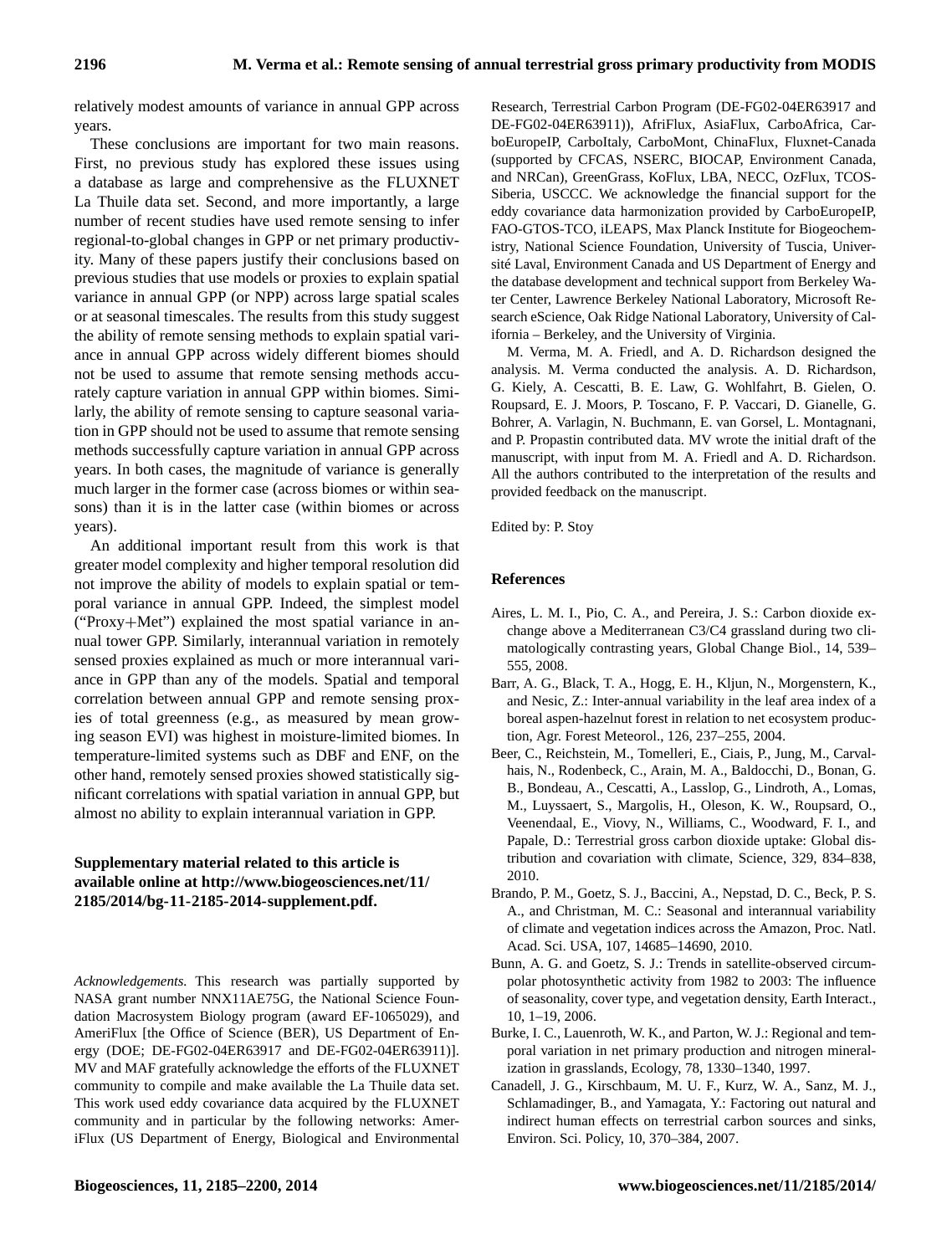- Chen, T. X., van der Werf, G. R., Dolman, A. J., and Groenendijk, M.: Evaluation of cropland maximum light use efficiency using eddy flux measurements in North America and Europe, Geophys. Res. Lett., 38, L14707, doi[:10.1029/2011GL047533,](http://dx.doi.org/10.1029/2011GL047533) 2011.
- Churkina, G., Schimel, D., Braswell, B. H., and Xiao, X. M.: Spatial analysis of growing season length control over net ecosystem exchange, Global Change Biol., 11, 1777–1787, 2005.
- Desai, A. R., Richardson, A. D., Moffat, A. M., Kattge, J., Hollinger, D. Y., Barr, A., Falge, E., Noormets, A., Papale, D., Reichstein, M., and Stauch, V. J.: Cross-site evaluation of eddy covariance GPP and RE decomposition techniques, Agr. Forest Meteorol., 148, 821–838, 2008.
- Eugster, W., Moffat, A. M., Ceschia, E., Aubinet, M., Ammann, C., Osborne, B., Davis, P. A., Smith, P., Jacobs, C., Moors, E., Le Dantec, V., Beziat, P., Saunders, M., Jans, W., Grunwald, T., Rebmann, C., Kutsch, W. L., Czerny, R., Janous, D., Moureaux, C., Dufranne, D., Carrara, A., Magliulo, V., Di Tommasi, P., Olesen, J.E., Schelde, K., Olioso, A., Bernhofer, C., Cellier, P., Larmanou, E., Loubet, B., Wattenbach, M., Marloie, O., Sanz, M.J., Sogaard, H., and Buchmann, N.: Management effects on European cropland respiration, Agr. Ecosyst. Environ., 139, 346–362, 2010.
- Falge, E., Baldocchi, D., Tenhunen, J., Aubinet, M., Bakwin, P., Berbigier, P., Bernhofer, C., Burba, G., Clement, R., Davis, K. J., Elbers, J. A., Goldstein, A. H., Grelle, A., Granier, A., Guomundsson, J., Hollinger, D., Kowalski, A. S., Katul, G., Law, B. E., Malhi, Y., Meyers, T., Monson, R. K., Munger, J. W., Oechel, W., Paw, K. T., Pilegaard, K., Rannik, U., Rebmann, C., Suyker, A., Valentini, R., Wilson, K., and Wofsy, S.: Seasonality of ecosystem respiration and gross primary production as derived from FLUXNET measurements, Agr. Forest Meteorol., 113, 53– 74, 2002.
- Farquhar, G. D., Caemmerer, S., and Berry, J. A.: A biochemical model of photosynthetic  $CO<sub>2</sub>$  assimilation in leaves of  $C<sub>3</sub>$ species, Planta, 149, 78–90, 1980.
- Friedl, M. A., Sulla-Menashe, D., Tan, B., Schneider, A., Ramankutty, N., Sibley, A., and Huang, X. M.: MODIS Collection 5 global land cover: Algorithm refinements and characterization of new datasets, Remote Sens. Environ., 114, 168–182, 2010.
- Gamon, J. A., Penuelas, J, and Field C. B.: A narrow waveband spectral index that tracks diurnal changes in photosynthetic efficiency, Remote Sens. Environ., 41, 35–44, 1992.
- Ganguly, S., Friedl, M. A., Tan, B., Zhang, X. Y., and Verma, M.: Land surface phenology from MODIS: Characterization of the Collection 5 global land cover dynamics product, Remote Sens. Environ., 114, 1805–1816, 2010.
- Garbulsky, M. F., Penuelas, J., Papale, D., Ardo, J., Goulden, M. L., Kiely, G., Richardson, A. D., Rotenberg, E., Veenendaal, E. M., and Filella, I.: Patterns and controls of the variability of radiation use efficiency and primary productivity across terrestrial ecosystems, Global Ecol. Biogeogr., 19, 253–267, 2010.
- Garrity, S. R., Bohrer, G., Maurer, K. D., Mueller, K. L., Vogel, C. S., and Curtis, P. S.: A comparison of multiple phenology data sources for estimating seasonal transitions in deciduous forest carbon exchange, Agr. Forest Meteorol., 151, 1741–1752, 2011.
- Gebremichael, M. and Barros, A. P.: Evaluation of MODIS gross primary productivity (GPP) in tropical monsoon regions, Remote Sens. Environ., 100, 150–166, 2006.
- Goetz, S. J., Bunn, A. G., Fiske, G. J., and Houghton, R. A.: Satellite-observed photosynthetic trends across boreal North America associated with climate and fire disturbance, Proc. Natl. Acad. Sci. USA, 102, 13521–13525, 2005.
- Gough, C. M., Vogel, C. S., Schmid, H. P., Su, H. B., and Curtis, P. S.: Multi-year convergence of biometric and meteorological estimates of forest carbon storage, Agr. Forest Meteorol., 148, 158–170, 2008.
- Goward, S. N., Tucker, C. J., and Dye, D. G.: North American vegetation patterns observed with the NOAA-7 advanced very high resolution radiometer, Plant Ecology, 64, 3–14, 1985.
- Guanter, L., Frankenberg, C., Dudhia, A., Lewis, P. E., Gomez-Dans, J., Kuze, A., Suto, H. and Grainger, R. G.: Retrieval and global assessment of terrestrial chlorophyll fluorescence from GOSAT space measurements, Remote Sens. Environ., 111, 236– 251, 2012.
- Hagen, S. C., Braswell, B. H., Linder, E., Frolking, S., Richardson, A. D., and Hollinger, D. Y.: Statistical uncertainty of eddy fluxbased estimates of gross ecosystem carbon exchange at Howland Forest, Maine, J. Geophys. Res.-Atmos., 111, 1–12, 2006.
- Hashimoto, H., Wang, W., Milesi, C., White, M. A., Ganguly, S., Gamo, M., Hirata, R., Myneni, R. B., and Nemani, R. R.: Exploring simple algorithms for estimating gross primary production in forested areas from satellite data, Remote Sensing, 4, 303–326, 2012.
- Heinsch, F. A., Zhao, M. S., Running, S. W., Kimball, J. S., Nemani, R. R., Davis, K. J., Bolstad, P. V., Cook, B. D., Desai, A. R., Ricciuto, D. M., Law, B. E., Oechel, W. C., Kwon, H., Luo, H. Y., Wofsy, S. C., Dunn, A. L., Munger, J. W., Baldocchi, D. D., Xu, L. K., Hollinger, D. Y., Richardson, A. D., Stoy, P. C., Siqueira, M. B. S., Monson, R. K., Burns, S. P., and Flanagan, L. B.: Evaluation of remote sensing based terrestrial productivity from MODIS using regional tower eddy flux network observations, Ieee T. Geosci. Remote, 44, 1908–1925, 2006.
- Horn, J. E. and Schulz, K.: Identification of a general light use efficiency model for gross primary production, Biogeosciences, 8, 999–1021, doi[:10.5194/bg-8-999-2011,](http://dx.doi.org/10.5194/bg-8-999-2011) 2011.
- Huete, A. R., Didan, K., Shimabukuro, Y. E., Ratana, P., Saleska, S. R., Hutyra, L. R., Yang, W., Nemani, R. R., and Myneni, R.: Amazon rainforests green-up with sunlight in dry season, Geophys. Res. Lett., 33, L06405, doi[:10.1029/2005GL025583,](http://dx.doi.org/10.1029/2005GL025583) 2006.
- Irvine, J., Law, B. E., Kurpius, M. R., Anthoni, P. M., Moore, D., and Schwarz, P. A.: Age-related changes in ecosystem structure and function and effects on water and carbon exchange in ponderosa pine, Tree Physiol., 24, 753–763, 2004.
- Jenerette, G. D., Scott, R. L., Barron-Gafford, G. A., and Huxman, T. E.: Gross primary production variability associated with meteorology, physiology, leaf area, and water supply in contrasting woodland and grassland semiarid riparian ecosystems, J. Geophys. Res-Biogeo., 114, G04010, doi[:10.1029/2009JG001074,](http://dx.doi.org/10.1029/2009JG001074) 2009.
- Jenkins, J. P., Richardson, A. D., Braswell, B. H., Ollinger, S. V., Hollinger, D. Y., and Smith, M. L.: Refining light-use efficiency calculations for a deciduous forest canopy using simultaneous tower-based carbon flux and radiometric measurements, Agr. Forest Meteorol., 143, 64–79, 2007.
- Jung, M., Verstraete, M., Gobron, N., Reichstein, M., Papale, D., Bondeau, A., Robustelli, M., and Pinty, B.: Diagnostic assess-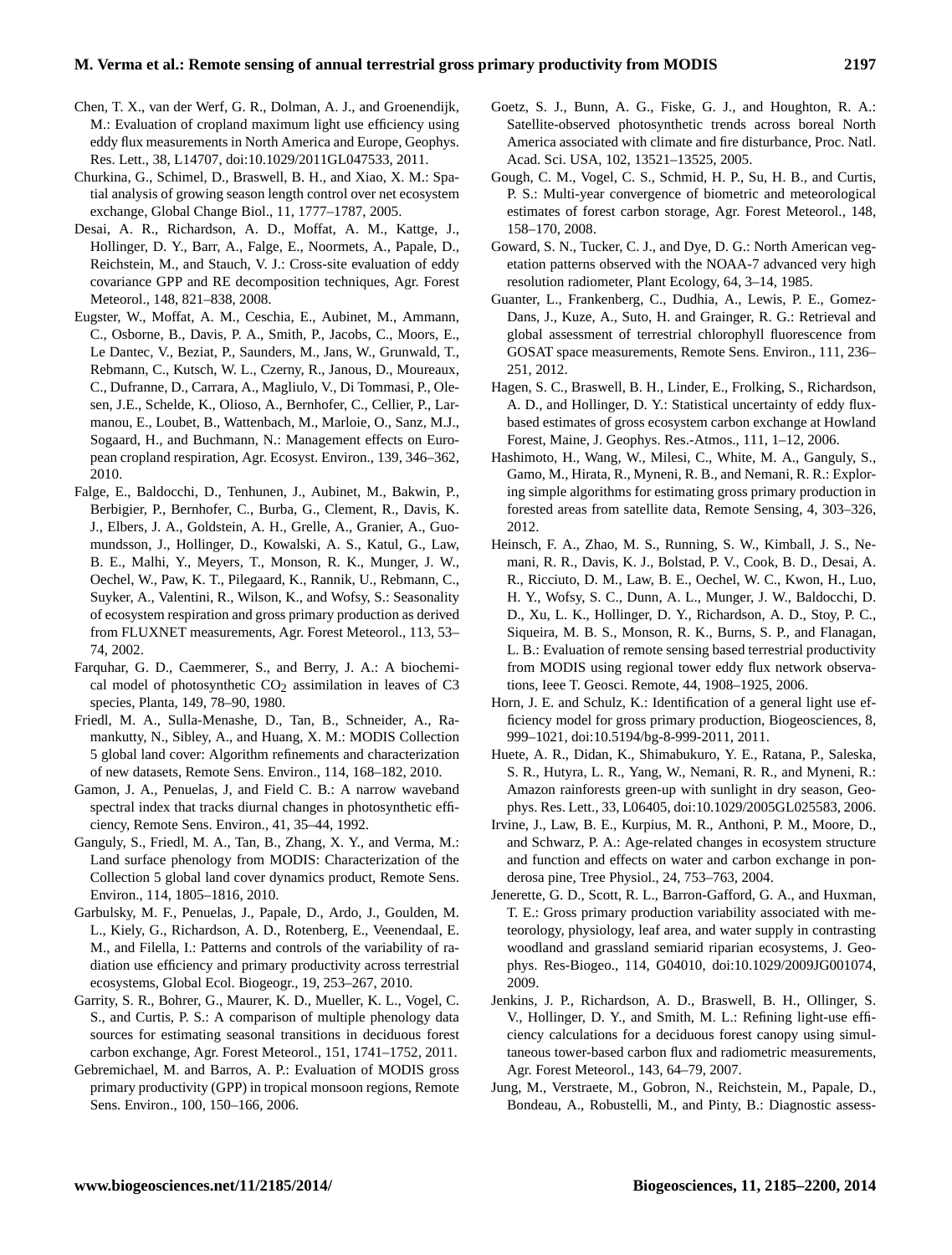ment of European gross primary production, Global Change Biol., 14, 2349–2364, 2008.

- Justice, C. O., Townshend, J. R. G., Vermote, E. F., Masuoka, E., Wolfe, R.E., Saleous, N., Roy, D. P., and Morisette, J. T.: An overview of MODIS land data processing and product status, Remote Sens. Environ., 83, 3–15, 2002.
- Keenan, T. F., Baker, I., Barr, A., Ciais, P., Davis, K., Dietze, M., Dragoni, D., Gough, C.M., Grant, R., and Hollinger, D.: Terrestrial biosphere model performance for inter-annual variability of land-atmosphere CO<sub>2</sub> exchange. Global Change Biol., 18, 1971– 1987, 2012.
- King, D. A., Turner, D. P., and Ritts, W. D.: Parameterization of a diagnostic carbon cycle model for continental scale application, Remote Sens. Environ., 115, 1653–1664, 2011.
- Lasslop, G., Reichstein, M., Papale, D., Richardson, A. D., Arneth, A., Barr, A., Stoy, P., and Wohlfahrt, G.: Separation of net ecosystem exchange into assimilation and respiration using a light response curve approach: critical issues and global evaluation, Global Change Biol., 16, 187–208, 2010.
- Mahadevan, P., Wofsy, S. C., Matross, D. M., Xiao, X. M., Dunn, A. L., Lin, J. C., Gerbig, C., Munger, J.W., Chow, V. Y., and Gottlieb, E. W.: A satellite-based biosphere parameterization for net ecosystem CO(2) exchange: Vegetation Photosynthesis and Respiration Model (VPRM), Global Biogeochem. Cy., 22, GB2005, doi[:10.1029/2006GB002735,](http://dx.doi.org/10.1029/2006GB002735) 2008.
- Marcolla, B., Cescatti, A., Manca, G., Zorer, R., Cavagna, M., Fiora, A., Gianelle, D., Rodeghiero, M., Sottocornola, M., and Zampedri, R.: Climatic controls and ecosystem responses drive the inter-annual variability of the net ecosystem exchange of an alpine meadow, Agr. Forest Meteorol., 151, 1233–1243, 2011.
- Medvigy, D., Wofsy, S. C., Munger, J. W., and Moorcroft, P. R.: Responses of terrestrial ecosystems and carbon budgets to current and future environmental variability, Proc. Natl. Acad. Sci. USA, 107, 8275–8280, 2010.
- Melaas, E. K., Friedl, M. A. and Zhu, Z.: Detecting interannual variation in deciduous broadleaf forest phenology using Landsat TM/ETM+ data, Remote Sens. Environ., 132, 176–185, 2013.
- Mirzaei, H., Kreyling, J., Zaman Hussain, M., Li, Y., Tenhunen, J., Beierkuhnlein, C., and Jentsch, A.: A single drought event of 100-year recurrence enhances subsequent carbon uptake and changes carbon allocation in experimental grassland communities, J. Plant Nutr. Soil Sc., 171, 681–689, 2008.
- Moffat, A. M., Beckstein, C., Churkina, G., Mund, M., and Heimann, M.: Characterization of ecosystem responses to climatic controls using artificial neural networks, Global Change Biol., 16, 2737–2749, 2010.
- Moors, E. J., Jacobs, C., Jans, W., Supit, I., Kutsch, W. L., Bernhofer, C., Beziat, P., Buchmann, N., Carrara, A., Ceschia, E., Elbers, J., Eugster, W., Kruijt, B., Loubet, B., Magliulo, E., Moureaux, C., Olioso, A., Saunders, M., and Soegaard, H.: Variability in carbon exchange of European croplands, Agr. Ecosyst. Environ., 139, 325–335, 2010.
- Myneni, R., Tucker, C., Asrar, G., and Keeling, C.: Interannual variations in satellite-sensed vegetation index data from 1981 to 1991, J. Geophys. Res.-Atmos., 103, 6145–6160, 1998.
- Myneni, R. B., Hoffman, S., Knyazikhin, Y., Privette, J. L., Glassy, J. , Tian, Y. , Wang, Y., Song, X., Zhang, Y., Smith, G. R. , Lotsch, A., Friedl, M., Morisette, J. T. , Votava, P., Nemani R. R. and Running, S. W.: Global products of vegetation leaf area and frac-

tion absorbed PAR from year one of MODIS data, Remote Sens. Environ., 83, 214–231, 2002.

- Nagy, Z., Pinter, K., Czobel, S., Balogh, J., Horvath, L., Foti, S., Barcza, Z., Weidinger, T., Csintalan, Z., Dinh, N. Q., Grosz, B., and Tuba, Z.: The carbon budget of semi-arid grassland in a wet and a dry year in Hungary, Agr. Ecosyst. Environ., 121, 21–29, 2007.
- Papale, D., Reichstein, M., Aubinet, M., Canfora, E., Bernhofer, C., Kutsch, W., Longdoz, B., Rambal, S., Valentini, R., Vesala, T., and Yakir, D.: Towards a standardized processing of Net Ecosystem Exchange measured with eddy covariance technique: algorithms and uncertainty estimation, Biogeosciences, 3, 571–583, doi[:10.5194/bg-3-571-2006,](http://dx.doi.org/10.5194/bg-3-571-2006) 2006.
- Polley, H. W., Frank, A. B., Sanabria, J., and Phillips, R. L.: Interannual variability in carbon dioxide fluxes and flux-climate relationships on grazed and ungrazed northern mixed-grass prairie, Global Change Biol., 14, 1620–1632, 2008.
- Potter, C. S., Randerson, J. T., Field, C. B., Matson, P. A., Vitousek, P. M., Mooney, H. A., and Klooster, S. A.: Terrestrial ecosystem production: a process model based on global satellite and surface data, Global Biogeochem. Cy., 7, 811–841, 1993.
- Prince, S. D. and Goward, S. N.: Global primary production: a remote sensing approach, J. Biogeogr., 22, 815–835, 1995.
- Raupach, M. R., Canadell, J. G., and Le Quéré, C.: Anthropogenic and biophysical contributions to increasing atmospheric  $CO<sub>2</sub>$ growth rate and airborne fraction, Biogeosciences, 5, 1601–1613, doi[:10.5194/bg-5-1601-2008,](http://dx.doi.org/10.5194/bg-5-1601-2008) 2008.
- Reichstein, M., Falge, E., Baldocchi, D., Papale, D., Aubinet, M., Berbigier, P., Bernhofer, C., Buchmann, N., Gilmanov, T., Granier, A., Grunwald, T., Havrankova, K., Ilvesniemi, H., Janous, D., Knohl, A., Laurila, T., Lohila, A., Loustau, D., Matteucci, G., Meyers, T., Miglietta, F., Ourcival, J. M., Pumpanen, J., Rambal, S., Rotenberg, E., Sanz, M., Tenhunen, J., Seufert, G., Vaccari, F., Vesala, T., Yakir, D., and Valentini, R.: On the separation of net ecosystem exchange into assimilation and ecosystem respiration: review and improved algorithm, Global Change Biol., 11, 1424–1439, 2005.
- Richardson, A. D., Williams, M., Hollinger, D. Y., Moore, D. J. P., Dail, D. B., Davidson, E. A., Scott, N. A., Evans, R. S., Hughes, H., Lee, J. T., Rodrigues, C., and Savage, K.: Estimating parameters of a forest ecosystem C model with measurements of stocks and fluxes as joint constraints, Oecologia, 164, 25–40, 2010a.
- Richardson, A. D., Black, T. A., Ciais, P., Delbart, N., Friedl, M. A., Gobron, N., Hollinger, D. Y., Kutsch, W. L., Longdoz, B., Luyssaert, S., Migliavacca, M., Montagnani, L., Munger, J. W., Moors, E., Piao, S. L., Rebmann, C., Reichstein, M., Saigusa, N., Tomelleri, E., Vargas, R., and Varlagin, A.: Influence of spring and autumn phenological transitions on forest ecosystem productivity, Philos. T. Roy. Soc. B, 365, 3227–3246, 2010b.
- Richardson, A. D., R. S. Anderson, M. A. Arain, A. G. Barr, G. Bohrer, G. Chen, J. M. Chen, P. Ciais, K. J. Davis, A. R. Desai, M. C. Dietze, D. Dragoni, S. R. Garrity, C. M. Gough, R. Grant, D. Y. Hollinger, H. A. Margolis, H. McCaughey, M. Migliavacca, R. K. Monson, J. W. Munger, B. Poulter, B. M. Raczka, D. M. Ricciuto, A.K. Sahoo, K. Schaefer, H. Tian, R. Vargas, H. Verbeeck, J. Xiao, and Y. Xue.: Terrestrial biosphere models need better representation of vegetation phenology: Results from the North American Carbon Program site synthesis, Global Change Biol, 18, 566–584, 2012.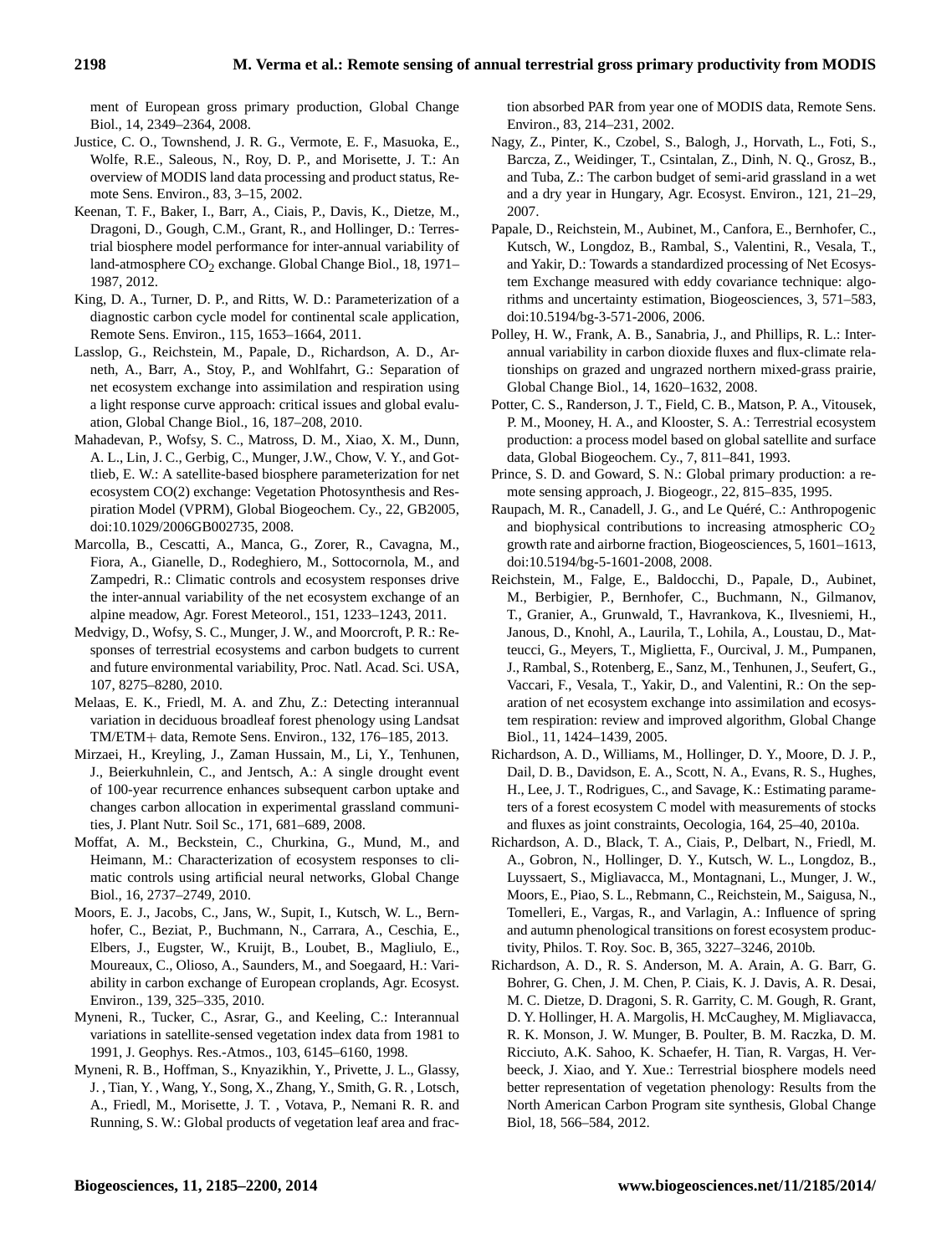- Running, S. W., Nemani, R. R., Heinsch, F. A., Zhao, M. S., Reeves, M., and Hashimoto, H.: A continuous satellite-derived measure of global terrestrial primary production, Bioscience, 54, 547– 560, 2004.
- Saleska, S. R., Didan, K., Huete, A. R., and da Rocha, H. R.: Amazon forests green-up during 2005 drought, Science, 318, 612– 612, 2007.
- Samanta, A., Ganguly, S., Hashimoto, H., Devadiga, S., Vermote, E., Knyazikhin, Y., Nemani, R. R., and Myneni, R. B.: Amazon forests did not green-up during the 2005 drought, Geophys. Res. Lett., 37, L05401, doi[:10.1029/2009GL042154,](http://dx.doi.org/10.1029/2009GL042154) 2010.
- Schaaf, C. B., Gao, F., Strahler, A. H., Lucht, W., Li, X., Tsang, T., Strugnell, N. C., Zhang, X., Jin, Y., and Muller, J. P.: First operational BRDF, albedo nadir reflectance products from MODIS, Remote Sens. Environ., 83, 135–148, 2002.
- Schimel, D.: Carbon cycle conundrums. Proc. Natl. Acad. Sci. USA, 104, 18353–18354, 2007.
- Schwalm, C., Williams, C., Schaefer, K., Anderson, R., Arain, M., Baker, I., Barr, A., Black, T., Chen, G., Chen, J., Ciais, P., Davis, K., Desai, A., Dietze, M., Dragoni, D., Fischer, M., Flanagan, L., Grant, R., Gu, L., Hollinger, D., Izaurralde, R., Kucharik, C., Lafleur, P., Law, B., Li, L., Li, Z., Liu, S., Lokupitiya, E., Luo, Y., Ma, S., Margolis, H., Matamala, R., Mccaughey, H., Monson, R., Oechel, W., Peng, C., Poulter, B., Price, D., Riciutto, D., Riley, W., Sahoo, A., Sprintsin, M., Sun, J., Tian, H., Tonitto, C., Verbeeck, H., and Verma, S.: A model-data intercomparison of CO2 exchange across North America: Results from the North American Carbon Program site synthesis, J. Geophys. Res., 115, G00H05, doi[:10.1029/2009JG001229,](http://dx.doi.org/10.1029/2009JG001229) 2010.
- Sims, D. A., Rahman, A. F., Cordova, V. D., El-Masri, B. Z., Baldocchi, D. D., Bolstad, P. V., Flanagan, L. B., Goldstein, A. H., Hollinger, D. Y., Misson, L., Monson, R. K., Oechel, W. C., Schmid, H. P., Wofsy, S. C., and Xu, L.: A new model of gross primary productivity for North American ecosystems based solely on the enhanced vegetation index and land surface temperature from MODIS, Remote Sens. Environ., 112, 1633–1646, 2008.
- Stoy, P. C., Richardson, A. D., Baldocchi, D. D., Katul, G. G., Stanovick, J., Mahecha, M. D., Reichstein, M., Detto, M., Law, B. E., Wohlfahrt, G., Arriga, N., Campos, J., McCaughey, J. H., Montagnani, L., Paw U, K. T., Sevanto, S., and Williams, M.: Biosphere-atmosphere exchange of  $CO<sub>2</sub>$  in relation to climate: a cross-biome analysis across multiple time scales, Biogeosciences, 6, 2297–2312, doi[:10.5194/bg-6-2297-2009,](http://dx.doi.org/10.5194/bg-6-2297-2009) 2009.
- Suyker, A. E., Verma, S. B., Burba, G. G., Arkebauer, T. J., Walters, D. T., and Hubbard, K. G.: Growing season carbon dioxide exchange in irrigated and rainfed maize, Agr. Forest Meteorol., 124, 1–13, 2004.
- Tan, B., Woodcock, C.E., Hu, J., Zhang, P., Ozdogan, M., Huang, D., Yang, W., Knyazikhin, Y., and Myneni, R. B.: The impact of gridding artifacts on the local spatial properties of MODIS data: Implications for validation, compositing, and band-to-band registration across resolutions, Remote Sens. Environ., 105, 98– 114, 2006.
- Tucker, C. J., Holben, B. N., Elgin, J. H., and McMurtrey, J. E.: Remote sensing of total dry-matter accumulation in winter wheat, Remote Sens. Environ., 11, 171–189, 1981.
- Tucker, C., Slayback, D., Pinzon, J., Los, S., Myneni R., and Taylor, M.: Higher northern latitude normalized difference vegeta-

tion index and growing season trends from 1982 to 1999, Int. J. Biometeorol., 45, 184–190, 2001.

- Turner, D. P., Ritts, W. D., Zhao, M. S., Kurc, S. A., Dunn, A. L., Wofsy, S. C., Small, E. E., and Running, S. W.: Assessing interannual variation in MODIS-based estimates of gross primary production, Ieee T. Geosci. Remote, 44, 1899–1907, 2006.
- Ueyama, M., Harazono, Y., and Ichii, K.: Satellite-Based Modeling of the Carbon Fluxes in Mature Black Spruce Forests in Alaska: A Synthesis of the Eddy Covariance Data and Satellite Remote Sensing Data, Earth Interact., 14, 1–27, 2010.
- Verma, S. B., Dobermann, A., Cassman, K. G., Walters, D. T., Knops, J. M., Arkebauer, T. J., Suyker, A. E., Burba, G. G., Amos, B., Yang, H. S., Ginting, D., Hubbard, K. G., Gitelson, A. A., and Walter-Shea, E. A.: Annual carbon dioxide exchange in irrigated and rainfed maize-based agroecosystems, Agr. Forest Meteorol., 131, 77–96, 2005.
- Wan, Z. M., Zhang, Y. L., Zhang, Q. C., and Li, Z. L.: Validation of the land-surface temperature products retrieved from Terra Moderate Resolution Imaging Spectroradiometer data, Remote Sens. Environ., 83, 163–180, 2002.
- White, M. A., Running, S. W., and Thornton, P. E.: The impact of growing-season length variability on carbon assimilation and evapotranspiration over 88 years in the eastern US deciduous forest, Int. J. Biometeorol., 42, 139–145, 1999.
- Xiao, J. F., Zhuang, Q. L., Law, B. E., Chen, J. Q., Baldocchi, D. D., Cook, D. R., Oren, R., Richardson, A. D., Wharton, S., Ma, S. Y., Martin, T. A., Verma, S. B., Suyker, A. E., Scott, R. L., Monson, R. K., Litvak, M., Hollinger, D. Y., Sun, G., Davis, K. J., Bolstad, P. V., Burns, S. P., Curtis, P. S., Drake, B. G., Falk, M., Fischer, M. L., Foster, D. R., Gu, L. H., Hadley, J. L., Katul, G. G., Roser, Y., McNulty, S., Meyers, T. P., Munger, J. W., Noormets, A., Oechel, W. C., Paw, K. T., Schmid, H. P., Starr, G., Torn, M. S., and Wofsy, S. C.: A continuous measure of gross primary production for the conterminous United States derived from MODIS and AmeriFlux data, Remote Sens. Environ., 114, 576–591, 2010.
- Xiao, X. M., Zhang, Q. Y., Braswell, B., Urbanski, S., Boles, S., Wofsy, S., Berrien, M., and Ojima, D.: Modeling gross primary production of temperate deciduous broadleaf forest using satellite images and climate data, Remote Sens. Environ., 91, 256– 270, 2004.
- Xu, L. A., Samanta, A., Costa, M. H., Ganguly, S., Nemani, R. R., and Myneni, R. B.: Widespread decline in greenness of Amazonian vegetation due to the 2010 drought, Geophys. Res. Lett., 38, L07402, doi[:10.1029/2011GL046824,](http://dx.doi.org/10.1029/2011GL046824) 2011.
- Yang, F. H., Ichii, K., White, M. A., Hashimoto, H., Michaelis, A. R., Votava, P., Zhu, A. X., Huete, A., Running, S. W., and Nemani, R. R.: Developing a continental-scale measure of gross primary production by combining MODIS and AmeriFlux data through Support Vector Machine approach, Remote Sens. Environ., 110, 109–122, 2007.
- Yuan, W. P., Liu, S., Zhou, G. S., Zhou, G. Y., Tieszen, L. L., Baldocchi, D., Bernhofer, C., Gholz, H., Goldstein, A. H., Goulden, M. L., Hollinger, D. Y., Hu, Y., Law, B. E., Stoy, P. C., Vesala, T., and Wofsy, S. C.: Deriving a light use efficiency model from eddy covariance flux data for predicting daily gross primary production across biomes, Agr. Forest Meteorol., 143, 189–207, 2007.
- Zhang, X., Friedl, M., and Schaaf, C.: Global vegetation phenology from Moderate Resolution Imaging Spectroradiome-